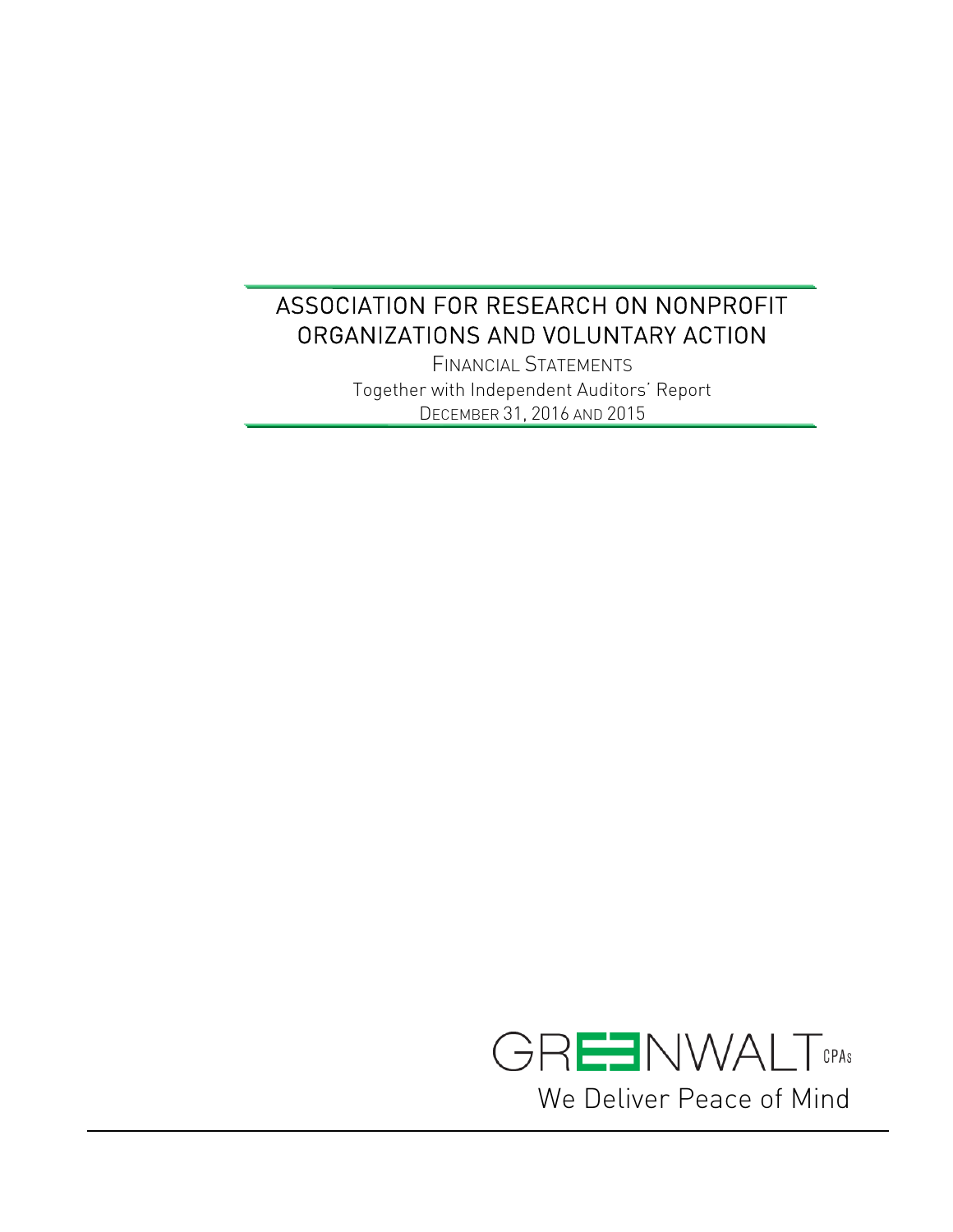PH 317 241 2999 FAX 317 240 4485

Greenwalt CPAs, Inc. 5342 W. Vermont Street Indianapolis, IN 46224 www.greenwaltcpas.com



INDEPENDENT AUDITORS' REPORT

To the Board of Directors of

Association for Research on Nonprofit Organizations and Voluntary Action:

We have audited the accompanying financial statements of the Association for Research on Nonprofit Organizations and Voluntary Action ("ARNOVA"), which comprise the statements of financial position as of December 31, 2016 and 2015, and the related statements of activities and cash flows for the twelve-month and eighteen-month periods then ended, and the related notes to the financial statements.

### Management's Responsibility for the Financial Statements

Management is responsible for the preparation and fair presentation of these financial statements in accordance with accounting principles generally accepted in the United States of America; this includes the design, implementation, and maintenance of internal control relevant to the preparation and fair presentation of financial statements that are free from material misstatement, whether due to fraud or error.

### Auditors' Responsibility

Our responsibility is to express an opinion on these financial statements based on our audits. We conducted our audits in accordance with auditing standards generally accepted in the United States of America. Those standards require that we plan and perform the audit to obtain reasonable assurance about whether the financial statements are free from material misstatement.

An audit involves performing procedures to obtain audit evidence about the amounts and disclosures in the financial statements. The procedures selected depend on the auditors' judgment, including the assessment of the risks of material misstatement of the financial statements, whether due to fraud or error. In making those risk assessments, the auditor considers internal control relevant to the entity's preparation and fair presentation of the financial statements in order to design audit procedures that are appropriate in the circumstances, but not for the purpose of expressing an opinion on the effectiveness of the entity's internal control. Accordingly, we express no such opinion. An audit also includes evaluating the appropriateness of accounting policies used and the reasonableness of significant accounting estimates made by management, as well as evaluating the overall presentation of the financial statements.

We believe that the audit evidence we have obtained is sufficient and appropriate to provide a basis for our audit opinion.

### Opinion

In our opinion, the financial statements referred to above present fairly, in all material respects, the financial position of ARNOVA as of December 31, 2016 and 2015, and the changes in its net assets and its cash flows for the twelve-month and eighteen-month periods then ended, in accordance with accounting principles generally accepted in the United States of America.

Greenwalt CPAs, Inc.

April 24, 2017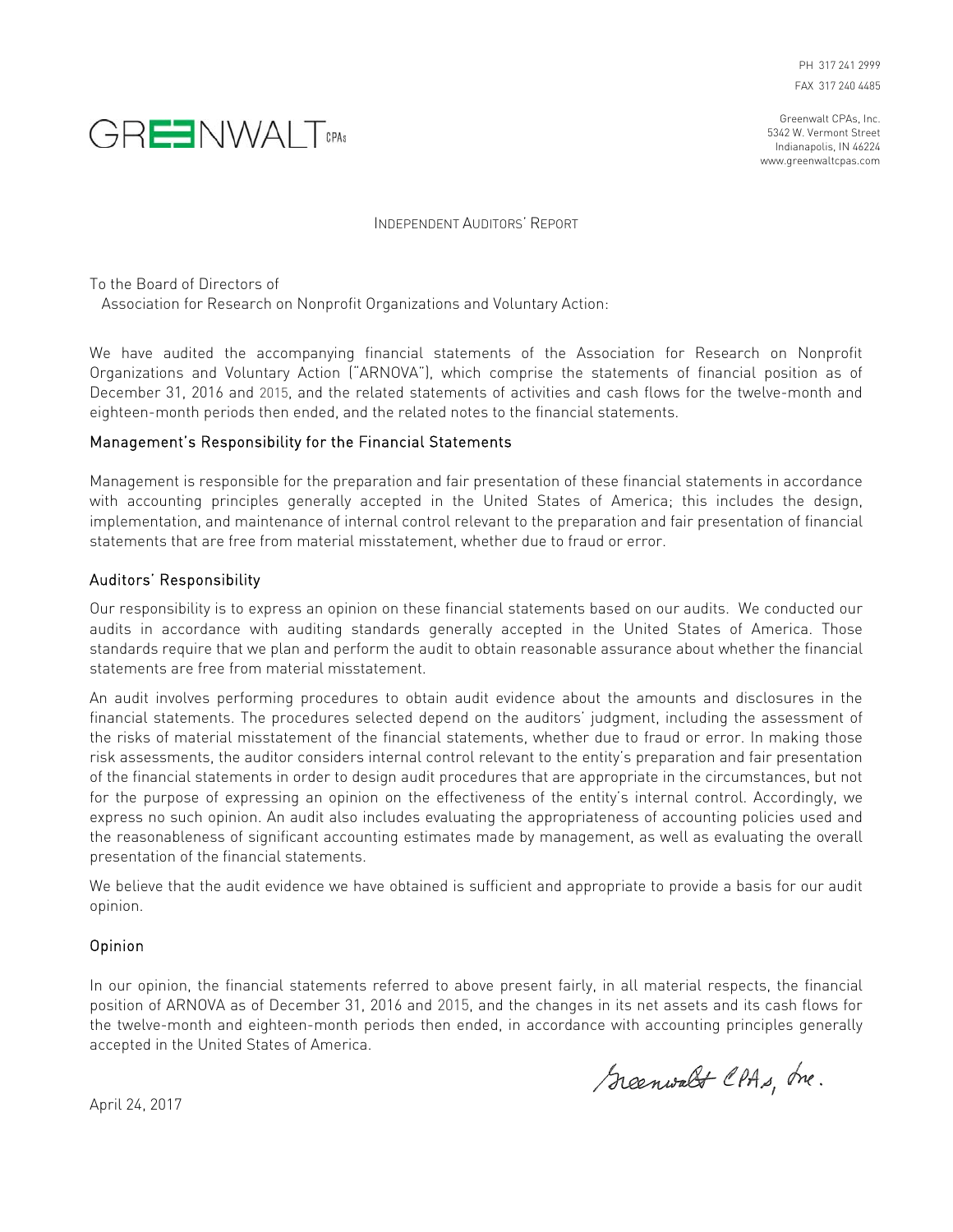STATEMENTS OF FINANCIAL POSITION DECEMBER 31, 2016 AND 2015

## **ASSETS**

|                                   | 2016            | 2015            |
|-----------------------------------|-----------------|-----------------|
| Cash                              | \$<br>276,513   | 496,125<br>\$   |
| Cash held by others (Note 8)      | 46,085          | 38,060          |
|                                   |                 |                 |
| Total cash                        | 322,598         | 534,185         |
| Investments                       | 785,131         | 735,403         |
| Grants receivable                 | 210,000         |                 |
| Accounts receivable               | 62,178          | 13,298          |
| Prepaid expenses                  | 6,161           | 4,733           |
| Equipment and software, net       | 6,498           | 6,792           |
| Total assets                      | 1,392,566<br>\$ | 1,294,411<br>\$ |
| <b>LIABILITIES AND NET ASSETS</b> |                 |                 |
| <b>LIABILITIES</b>                |                 |                 |
| Accounts payable                  | \$<br>10,963    | 25,660<br>\$    |
| Accrued payroll and benefits      | 38,898          | 39,008          |
| Deferred revenue                  | 70,134          | 62,443          |
| Total liabilities                 | 119,995         | 127,111         |
| <b>COMMITMENT (NOTE 9)</b>        |                 |                 |
| <b>NET ASSETS</b>                 |                 |                 |
| Unrestricted                      |                 |                 |
| Undesignated                      | 508,913         | 461,421         |
| Board designated (Note 4)         | 339,818         | 333,526         |
| Total unrestricted net assets     | 848,731         | 794,947         |
| Temporarily restricted (Note 5)   | 404,665         | 353,178         |
| Permanently restricted (Note 6)   | 19,175          | 19,175          |
| Total net assets                  | 1,272,571       | 1,167,300       |
| Total liabilities and net assets  | 1,392,566<br>\$ | \$1,294,411     |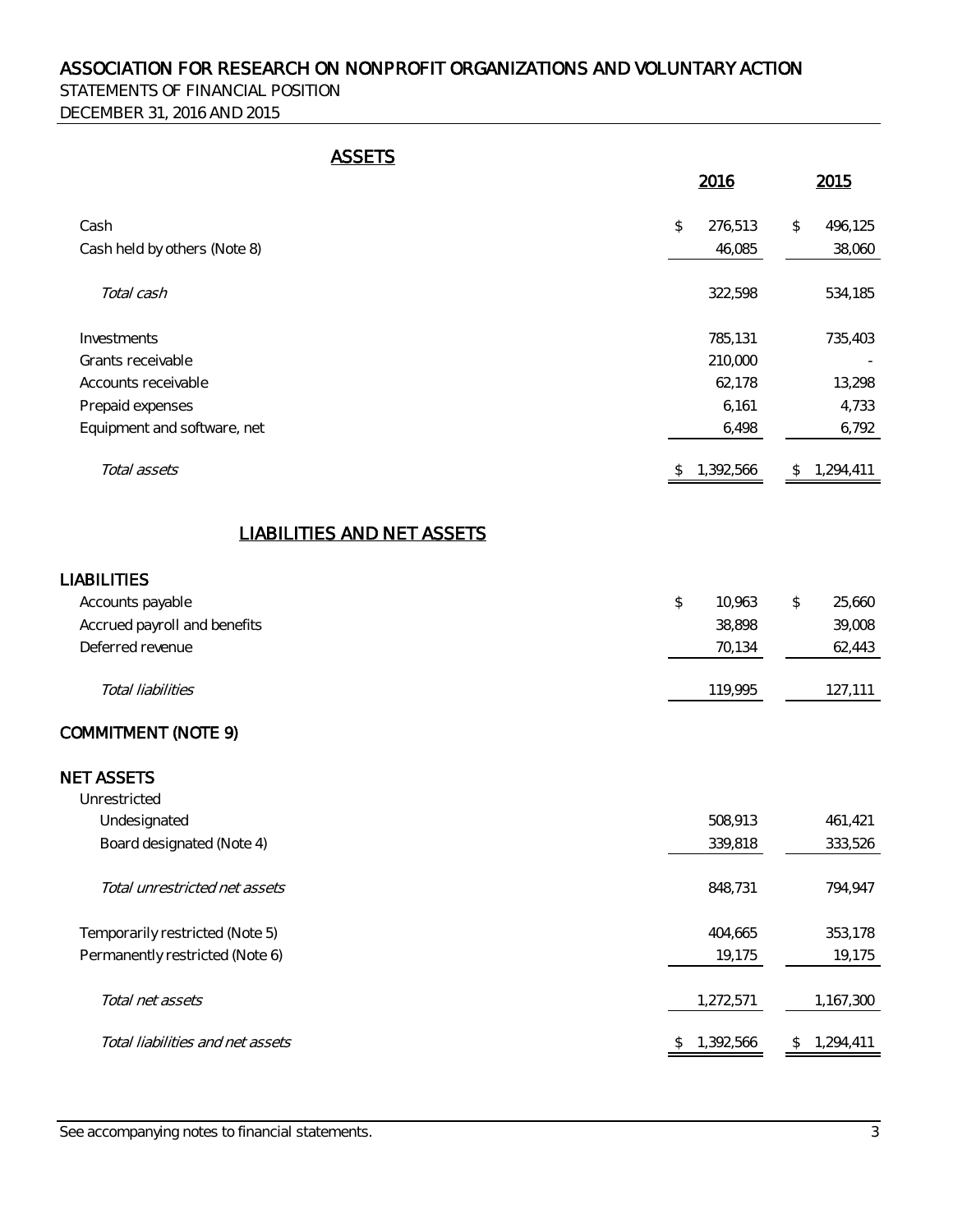STATEMENT OF ACTIVITIES FOR THE YEAR ENDED DECEMBER 31, 2016 WITH COMPARATIVE SUMMARIZED INFORMATION FOR THE EIGHTEEN MONTHS ENDED DECEMBER 31, 2015

|                                         |                                               | <b>UNRESTRICTED</b> | <b>TEMPORARILY</b><br><b>RESTRICTED</b> | PERMENANTLY<br><b>RESTRICTED</b> | 12 MONTHS<br><b>ENDED</b><br>2016<br><b>TOTAL</b> | 18 MONTHS<br><b>ENDED</b><br>2015<br><b>TOTAL</b> |
|-----------------------------------------|-----------------------------------------------|---------------------|-----------------------------------------|----------------------------------|---------------------------------------------------|---------------------------------------------------|
| REVENUE AND SUPPORT                     |                                               |                     |                                         |                                  |                                                   |                                                   |
| Grants                                  | $\, \, \raisebox{-1.5pt}{\ensuremath{\circ}}$ | 5,000               | \$<br>408,000                           | \$                               | \$<br>413,000                                     | \$<br>409,875                                     |
| Membership dues                         |                                               | 119,291             |                                         |                                  | 119,291                                           | 146,383                                           |
| Conference revenue and sponsorships (A) |                                               | 226,599             | 110,700                                 |                                  | 337,299                                           | 477,572                                           |
| Publications and royalties              |                                               | 232,912             | 20,000                                  |                                  | 252,912                                           | 253,023                                           |
| Contributions                           |                                               | 7,545               | 1,000                                   |                                  | 8,545                                             | 16,350                                            |
| In-kind contributions (Note 1)          |                                               |                     | 225,875                                 |                                  | 225,875                                           | 282,807                                           |
| Investment income (loss)                |                                               | 49,926              |                                         |                                  | 49,926                                            | (13, 341)                                         |
| Other                                   |                                               | 3,023               |                                         |                                  | 3,023                                             | 6,514                                             |
| Gain on foreign exchange rate           |                                               | 10,651              |                                         |                                  | 10,651                                            |                                                   |
| Net assets released from restrictions   |                                               | 714,088             | (714, 088)                              |                                  |                                                   |                                                   |
| Total revenue and support               |                                               | 1,369,035           | 51,487                                  |                                  | 1,420,522                                         | 1,579,183                                         |
| <b>EXPENSES</b>                         |                                               |                     |                                         |                                  |                                                   |                                                   |
| Program:                                |                                               |                     |                                         |                                  |                                                   |                                                   |
| Events (A)                              |                                               | 595,818             |                                         |                                  | 595,818                                           | 783,129                                           |
| Publications                            |                                               | 318,096             |                                         |                                  | 318,096                                           | 400,519                                           |
| Membership services                     |                                               | 109,959             |                                         |                                  | 109,959                                           | 144,273                                           |
| Other programs                          |                                               | 63,280              |                                         |                                  | 63,280                                            | 63,812                                            |
| Total program expenses                  |                                               | 1,087,153           |                                         |                                  | 1,087,153                                         | 1,391,733                                         |
| Management and general                  |                                               | 170,429             |                                         |                                  | 170,429                                           | 222,225                                           |
| Fundraising                             |                                               | 57,669              |                                         |                                  | 57,669                                            | 72,717                                            |
| Total expenses                          |                                               | 1,315,251           |                                         |                                  | 1,315,251                                         | 1,686,675                                         |
| INCREASE (DECREASE) IN NET ASSETS       |                                               | 53,784              | 51,487                                  |                                  | 105,271                                           | (107, 492)                                        |
| NET ASSETS, BEGINNING OF PERIOD         |                                               | 794,947             | 353,178                                 | 19,175                           | 1,167,300                                         | 1,274,792                                         |
| NET ASSETS, END OF PERIOD               | \$                                            | 848,731             | \$<br>404,665                           | \$<br>19,175                     | \$<br>1,272,571                                   | \$1,167,300                                       |

(A) The 18 months ended 2015, include revenue and expenses related to two conferences.

There was only one conference during the 12 months ended 2016.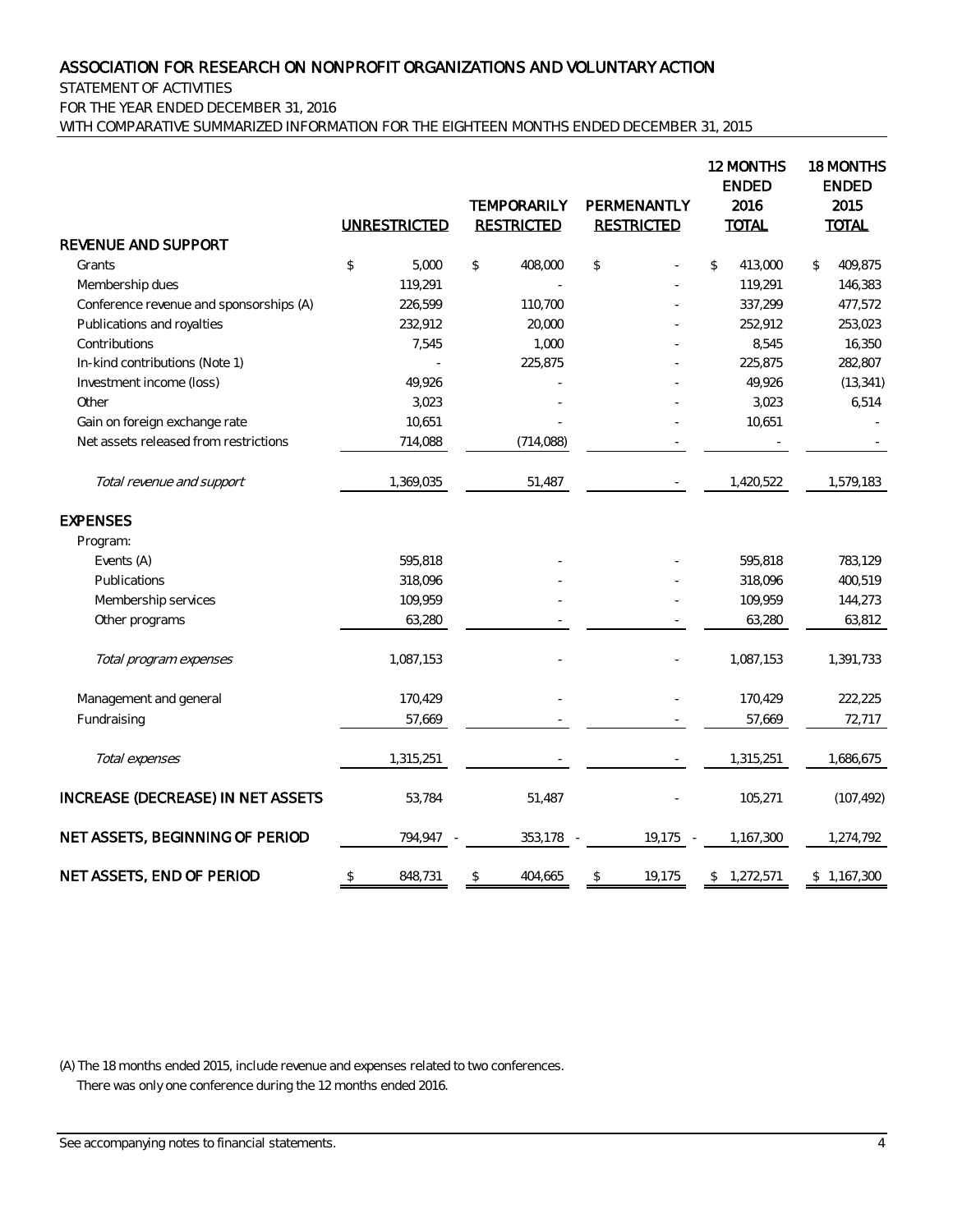STATEMENT OF ACTIVITIES

FOR THE EIGHTEEN MONTHS ENDED DECEMBER 31, 2015

|                                       | <b>18 MONTHS ENDED</b><br>2015 |                     |    |                                         |    |                                  |               |              |
|---------------------------------------|--------------------------------|---------------------|----|-----------------------------------------|----|----------------------------------|---------------|--------------|
|                                       |                                | <b>UNRESTRICTED</b> |    | <b>TEMPORARILY</b><br><b>RESTRICTED</b> |    | PERMENANTLY<br><b>RESTRICTED</b> |               | <b>TOTAL</b> |
| REVENUE AND SUPPORT                   |                                |                     |    |                                         |    |                                  |               |              |
| Grants                                | \$                             | 8,000               | \$ | 401,875                                 | \$ |                                  | $\mathcal{L}$ | 409,875      |
| Membership dues                       |                                | 146,383             |    |                                         |    |                                  |               | 146,383      |
| Conference revenue and sponsorships   |                                | 371,490             |    | 106,082                                 |    |                                  |               | 477,572      |
| Publications and royalties            |                                | 253,023             |    |                                         |    |                                  |               | 253,023      |
| Contributions                         |                                | 16,350              |    |                                         |    |                                  |               | 16,350       |
| In-kind contributions                 |                                |                     |    | 282,807                                 |    |                                  |               | 282,807      |
| Investment income                     |                                | (13, 341)           |    |                                         |    |                                  |               | (13, 341)    |
| Other                                 |                                | 6,514               |    |                                         |    |                                  |               | 6,514        |
| Net assets released from restrictions |                                | 823,402             |    | (823, 402)                              |    |                                  |               |              |
| Total revenue and support             |                                | 1,611,821           |    | (32, 638)                               |    |                                  |               | 1,579,183    |
| <b>EXPENSES</b>                       |                                |                     |    |                                         |    |                                  |               |              |
| Program:                              |                                |                     |    |                                         |    |                                  |               |              |
| Conference                            |                                | 783,129             |    |                                         |    |                                  |               | 783,129      |
| Publications                          |                                | 400,519             |    |                                         |    |                                  |               | 400,519      |
| Membership services                   |                                | 144,273             |    |                                         |    |                                  |               | 144,273      |
| Other programs                        |                                | 63,812              |    |                                         |    |                                  |               | 63,812       |
| Total program expenses                |                                | 1,391,733           |    |                                         |    |                                  |               | 1,391,733    |
| Management and general                |                                | 222,225             |    |                                         |    |                                  |               | 222,225      |
| Fundraising                           |                                | 72,717              |    |                                         |    |                                  |               | 72,717       |
| Total expenses                        |                                | 1,686,675           |    |                                         |    |                                  |               | 1,686,675    |
| DECREASE IN NET ASSETS                |                                | (74, 854)           |    | (32, 638)                               |    |                                  |               | (107, 492)   |
| NET ASSETS, BEGINNING OF PERIOD       |                                | 869,801             |    | 385,816                                 |    | 19,175                           |               | 1,274,792    |
| NET ASSETS, END OF PERIOD             | \$                             | 794,947             | \$ | 353,178                                 | \$ | 19,175                           | \$            | 1,167,300    |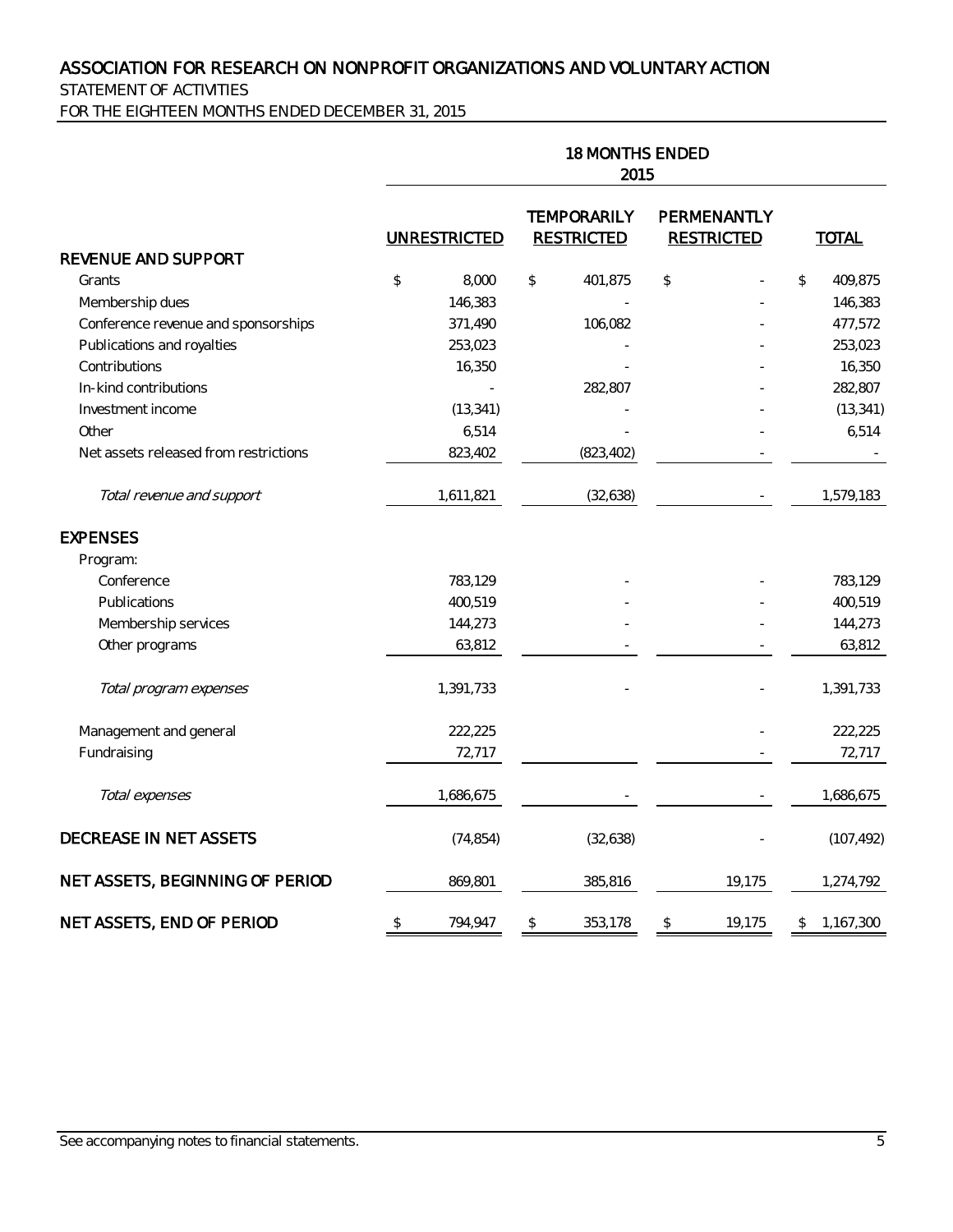STATEMENTS OF CASH FLOWS FOR THE TWELVE MONTHS ENDED DECEMBER 31, 2016 AND FOR THE EIGHTEEN MONTHS ENDED DECEMBER 31, 2015 Page 1 of 2

| <b>DECREASE IN CASH</b>                             |                                          |                                          |
|-----------------------------------------------------|------------------------------------------|------------------------------------------|
|                                                     | <b>12 MONTHS</b><br><b>ENDED</b><br>2016 | <b>18 MONTHS</b><br><b>ENDED</b><br>2015 |
| CASH FLOWS FROM OPERATING ACTIVITIES                |                                          |                                          |
| Cash received from members and others               | \$<br>893,532                            | 1,631,634<br>$\mathbb{S}$                |
| Cash paid to employees and suppliers                | (1, 102, 361)                            | (1, 317, 637)                            |
| Interest and dividends received                     | 34,771                                   | 24,957                                   |
| Net cash provided by (used in) operating activities | (174, 058)                               | 338,954                                  |
| CASH FLOWS FROM INVESTING ACTIVITIES                |                                          |                                          |
| Capital expenditures                                | (2,956)                                  | (7, 916)                                 |
| Purchase of investments                             | (34, 573)                                | (1, 123, 705)                            |
| Sales of investments                                |                                          | 658,090                                  |
| Net cash used in investing activities               | (37, 529)                                | (473, 531)                               |
| <b>DECREASE IN CASH</b>                             | (211, 587)                               | (134, 577)                               |
| CASH, BEGINNING OF PERIOD                           | 534,185                                  | 668,762                                  |
| CASH, END OF PERIOD                                 | 322,598                                  | 534,185<br>\$                            |

### See accompanying notes to financial statements. 6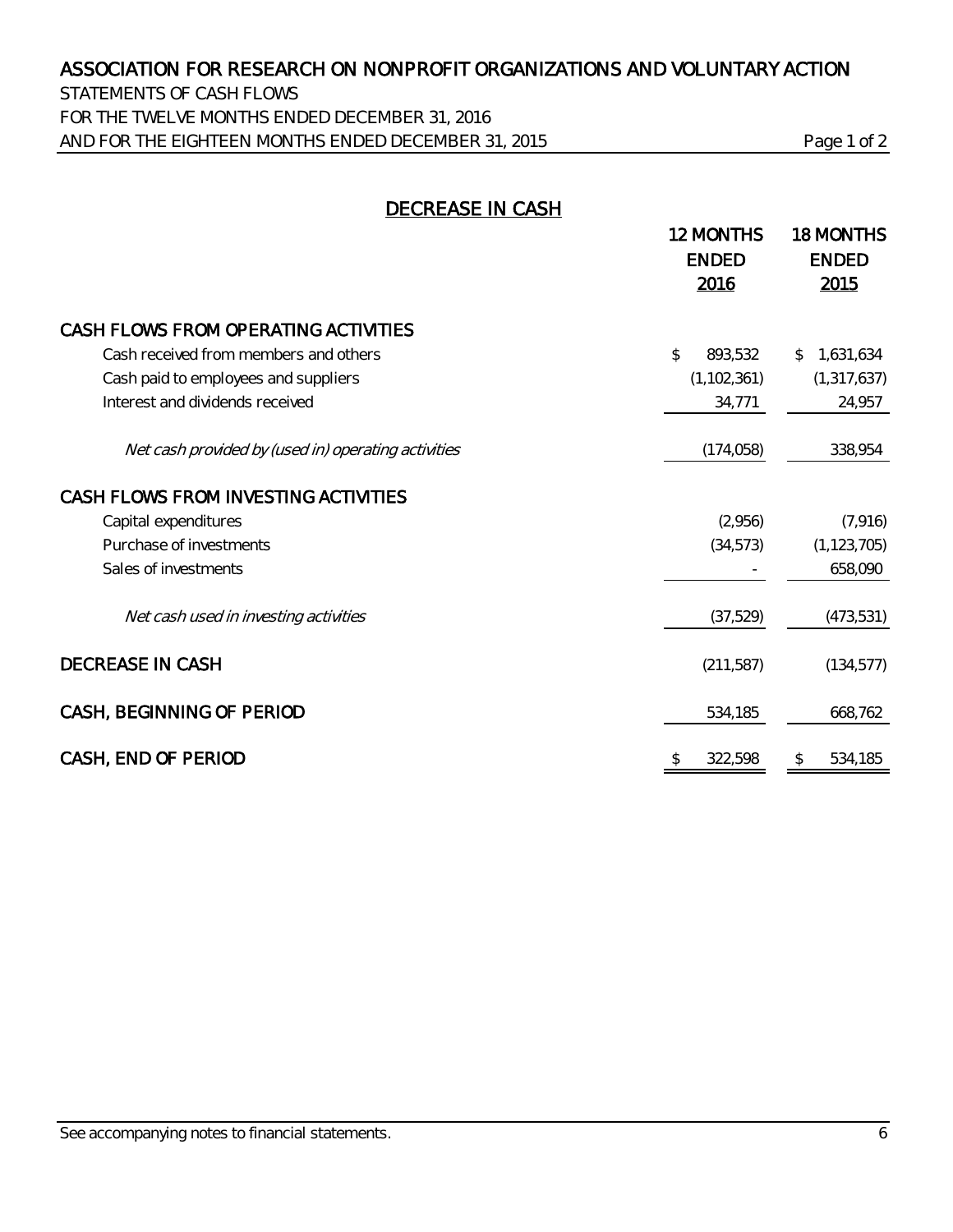## RECONCILIATION OF CHANGE IN NET ASSETS TO NET CASH PROVIDED BY (USED IN) OPERATING ACTIVITIES

|                                                                                                    |    | <b>12 MONTHS</b><br><b>ENDED</b><br>2016 |               | <b>18 MONTHS</b><br><b>ENDED</b><br>2015 |
|----------------------------------------------------------------------------------------------------|----|------------------------------------------|---------------|------------------------------------------|
| <b>CHANGE IN NET ASSETS</b>                                                                        | \$ | 105,271                                  | $\frac{1}{2}$ | (107, 492)                               |
| ADJUSTMENTS TO RECONCILE CHANGE IN NET ASSETS TO NET<br>PROVIDED BY (USED IN) OPERATING ACTIVITIES |    |                                          |               |                                          |
| Depreciation and amortization expense                                                              |    | 3,250                                    |               | 3,155                                    |
| Unrealized (gain) loss on investments                                                              |    | (15, 155)                                |               | 38,298                                   |
| Loss on disposal of equipment and software                                                         |    |                                          |               | 3,131                                    |
| (Increase) decrease in operating assets:                                                           |    |                                          |               |                                          |
| Grants receivable                                                                                  |    | (210,000)                                |               | 290,000                                  |
| Accounts receivable                                                                                |    | (48, 880)                                |               | 2,723                                    |
| Prepaid expenses                                                                                   |    | (1, 428)                                 |               | 31,834                                   |
| Increase (decrease) in operating liabilities:                                                      |    |                                          |               |                                          |
| Accounts payable                                                                                   |    | (14,697)                                 |               | 22,305                                   |
| Accrued payroll and benefits                                                                       |    | (110)                                    |               | 25,806                                   |
| Deferred revenue                                                                                   |    | 7,691                                    |               | 29,194                                   |
| Total adjustments                                                                                  |    | (279, 329)                               |               | 446,446                                  |
| NET CASH PROVIDED BY (USED IN) OPERATING ACTIVITIES                                                | \$ | (174, 058)                               | \$            | 338,954                                  |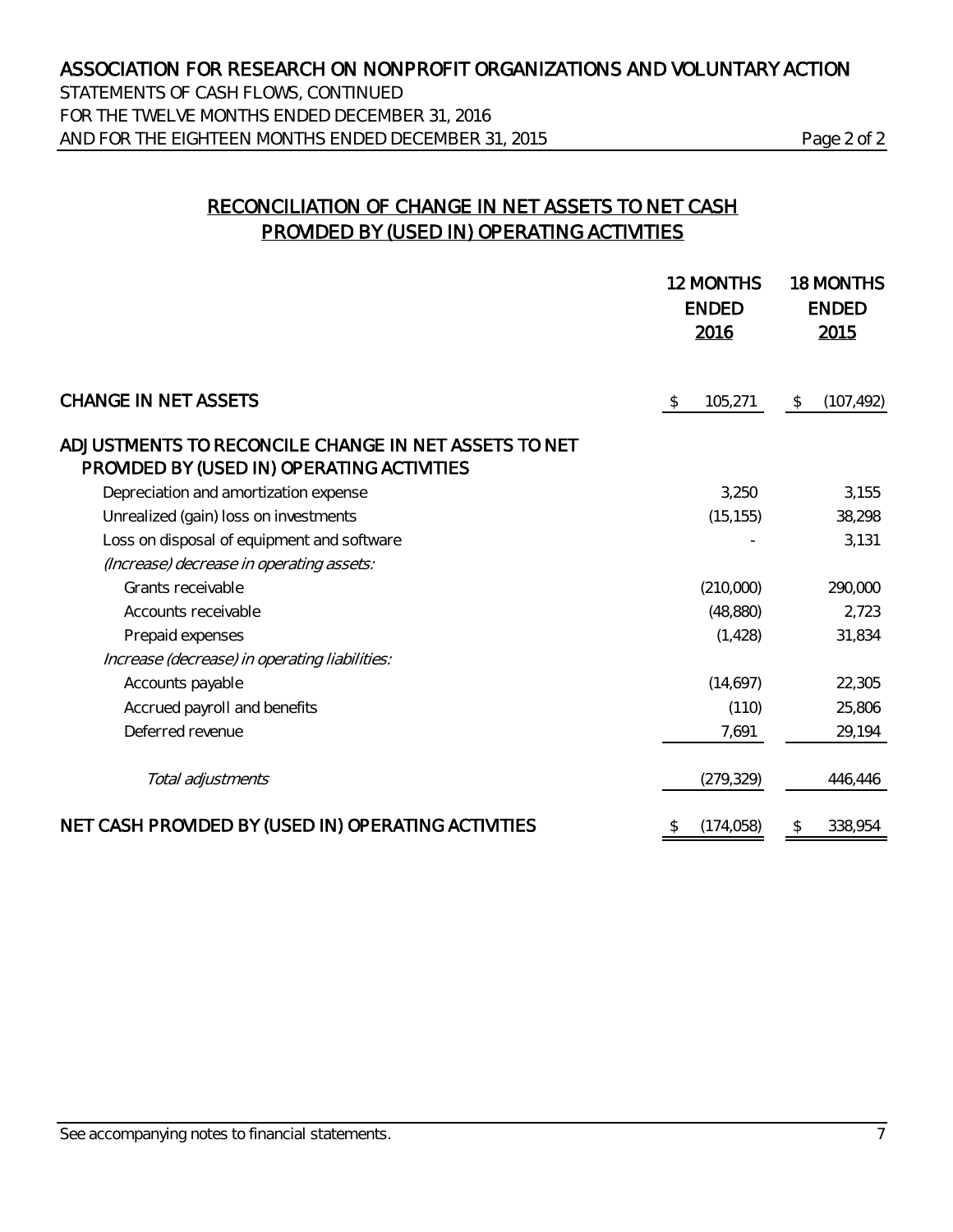### 1. SUMMARY OF SIGNIFICANT ACCOUNTING POLICIES

#### DESCRIPTION OF ORGANIZATION

The Association for Research on Nonprofit Organizations and Voluntary Action ("ARNOVA") is a non-profit corporation incorporated in 1971 in the District of Columbia which was established to foster the creation, application, and dissemination of research about voluntary action, nonprofit organizations and philanthropy both nationally and internationally. ARNOVA's primary activities include an annual conference, publications, electronic discussions, and special interest groups. ARNOVA's major sources of revenue are grants, conference and sponsorship revenue, and revenue from publications and royalties.

#### DESCRIPTION OF PROGRAM AND SUPPORTING SERVICES

The following program and supporting services are included in the accompanying financial statements:

#### Events

Conference - salaries, benefits, and direct costs related to the ARNOVA annual conference.

Scholarships and awards - scholarships to attend the conference and book, dissertation, and lifetime achievement awards.

Publications - salaries, benefits, and direct costs related to the publication of the ARNOVA News, Nonprofit & Voluntary Sector Quarterly, and the website.

Membership services - salaries, benefits, and direct costs related to providing benefits to members.

Other - salaries, benefits and direct costs related to providing other miscellaneous programs.

Management and general - includes the functions necessary to provide coordination and articulation of ARNOVA's program strategy; maintain proper administrative functioning of the Board of Directors; and manage the financial and budgetary responsibilities of ARNOVA.

Fundraising - provides the structure necessary to encourage and secure private financial support from individuals, foundations, and corporations.

#### BASIS OF ACCOUNTING AND USE OF ESTIMATES

The accompanying financial statements have been prepared on the accrual basis of accounting. The preparation of financial statements in conformity with accounting principles generally accepted in the United States of America requires management to make estimates and assumptions that affect certain reported amounts and disclosures. Accordingly, actual results could differ from those estimates.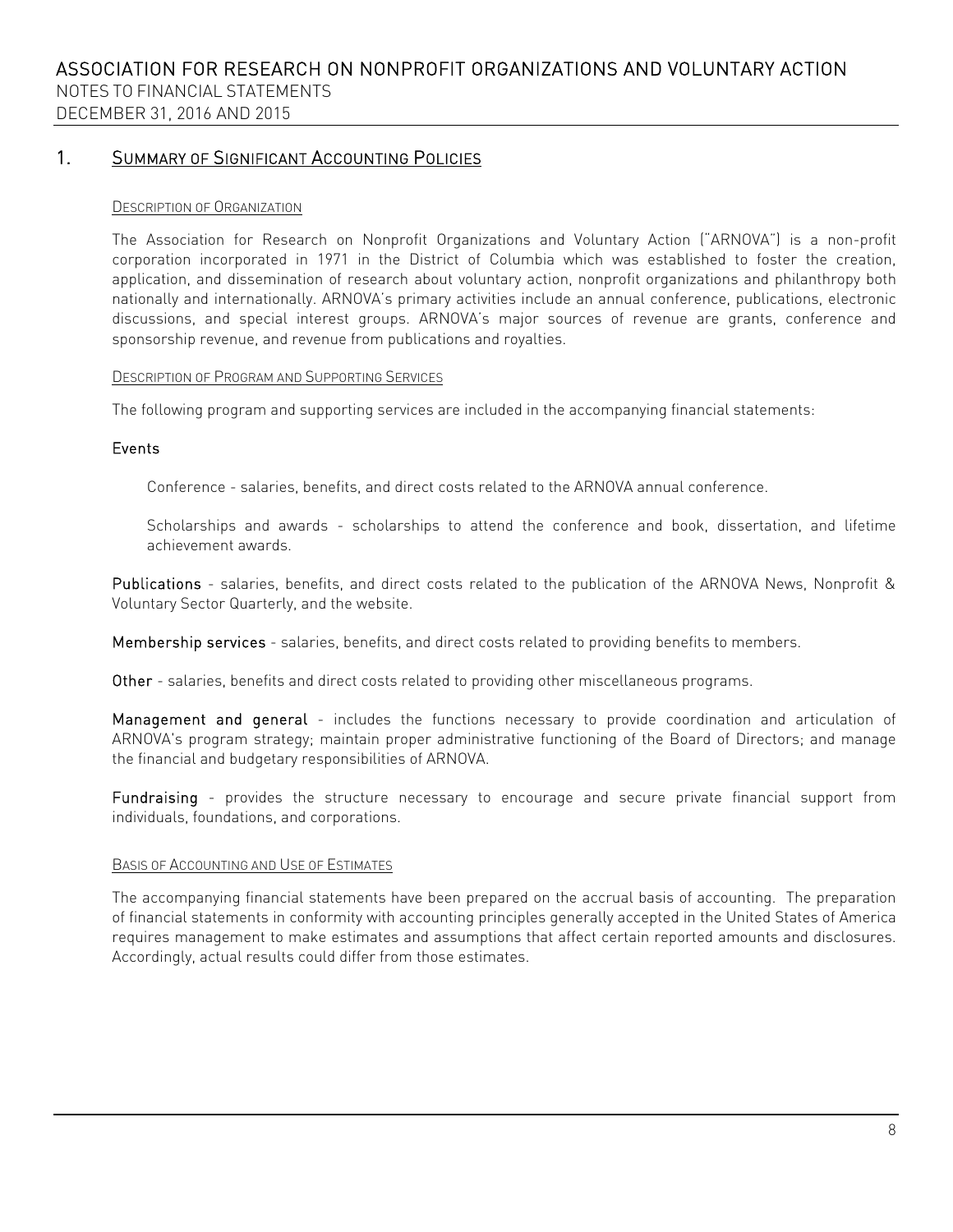#### CHANGE OF FINANCIAL YEAR END

Effective December 31, 2015, ARNOVA changed to a December 31 year end from a June 30 fiscal year end to better align with membership and convention cycles and match sponsorship revenue to related expenses.

#### CASH AND CASH EQUIVALENTS

ARNOVA considers all liquid investments with an original maturity of three months or less to be cash equivalents. At December 31, 2016 and 2015, ARNOVA had no cash equivalents. ARNOVA held cash in excess of Federal Deposit Insurance Corporation (FDIC) limits at December 31, 2016 and 2015.

#### INVESTMENTS

Investments are carried at fair value for financial reporting purposes. Realized gains or losses upon the sale of investments are based on the cost of specifically identified securities. Changes in unrealized appreciation or depreciation of investments are reflected in the statement of activities in the period in which such changes occur. Interest and dividend income is recorded when earned. Investments consisted of mutual funds at December 31, 2016 and 2015. See Notes 2 and 3.

#### ACCOUNTS RECEIVABLE

Accounts receivable primarily represent sponsorships promised and membership dues invoiced but not collected and are carried at their estimated collectible amounts.

Management estimates an allowance for uncollectible accounts receivable based on current economic conditions, historical trends, and current and past experience. Balances that remain uncollected more than one year after their due dates are written off unless indicated that payment is merely postponed. Management has determined that all accounts receivable are collectible at December 31, 2016 and 2015 and no allowance for bad debts has been recorded.

#### EQUIPMENT AND SOFTWARE

ARNOVA capitalizes all significant purchases of equipment and software at cost, if purchased, and at fair value at the date of donation, if donated. Equipment is capitalized if it has a useful life when acquired of more than one year with original cost greater than \$1,000. Repairs and maintenance that do not significantly increase the useful life of the asset are expensed as incurred. Depreciation is computed using the straight line method over the estimated useful lives of the assets ranging between 3 and 5 years.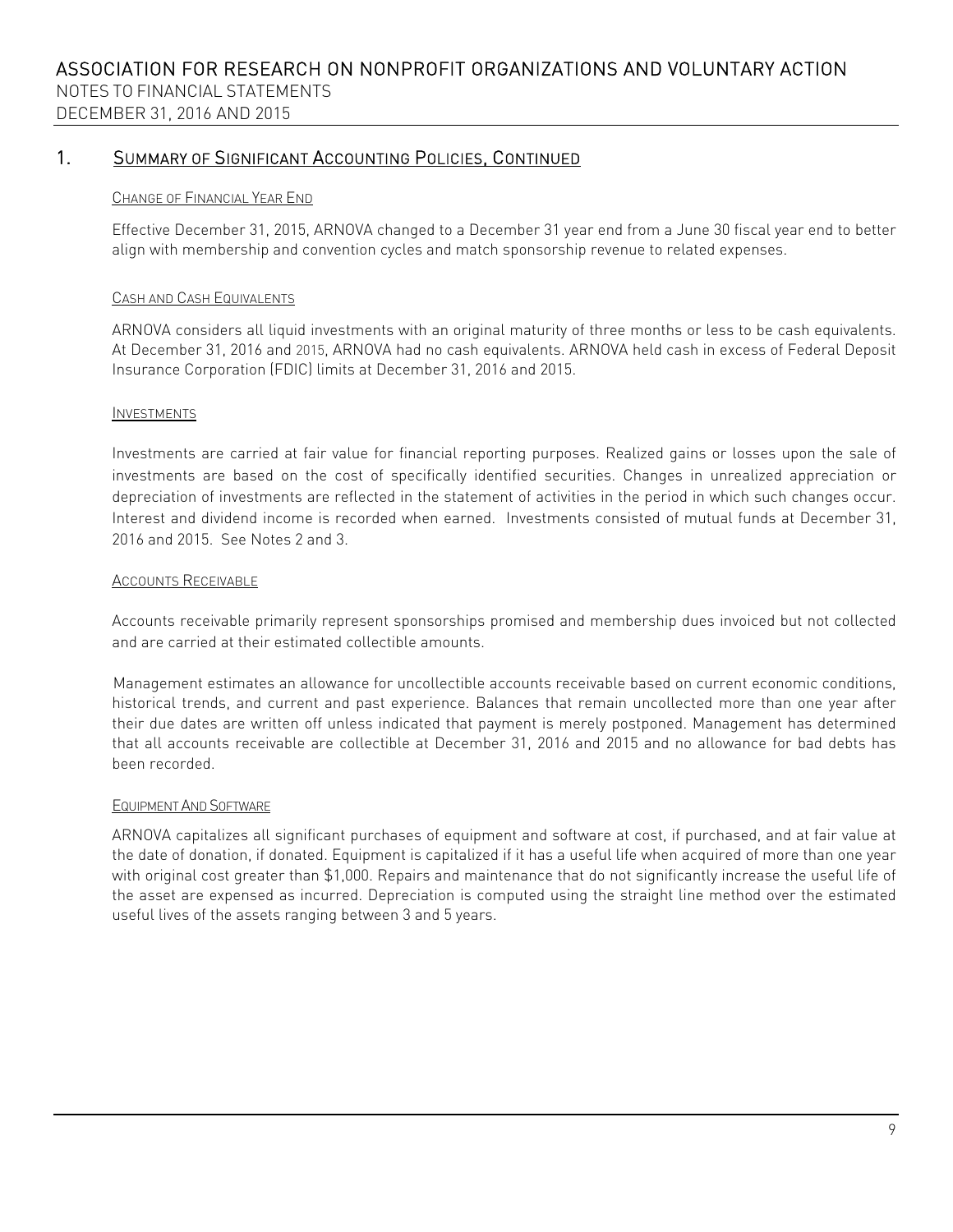### EQUIPMENT AND SOFTWARE, CONTINUED

Equipment and software consist of the following at December 31:

|                                | 2016        | 2015      |
|--------------------------------|-------------|-----------|
| Furniture and equipment        | \$<br>3,079 | 3,079     |
| Computer equipment             | 16,219      | 13,254    |
| Software                       | 500         | 500       |
| Less: accumulated depreciation | (13, 300)   | (10, 041) |
|                                | \$<br>6.498 | 6,792     |

### DEFERRED REVENUE

Membership dues are recognized as income over the applicable membership period, which is on a member anniversary basis. Therefore, membership dues collected in advance have been included in deferred revenue in the accompanying statement of financial position. Such deferred revenue will be recognized over the twelve – month period subsequent to joining or renewing the membership. Effective January 1, 2017, ARNOVA's members will be moving to a twelve-month period based on calendar year. Remaining anniversary date membership will be amortized accordingly through December 31, 2017.

### NET ASSETS

Under Accounting Standards for the Preparation of Financial Statements of Not-For-Profit Organizations, ARNOVA is required to report information regarding its financial position and activities according to three classes of net assets: unrestricted net assets, temporarily restricted net assets, and permanently restricted net assets.

#### Unrestricted

Unrestricted net assets are resources available to support operations. The only limitations on the use of unrestricted net assets are the broad limits resulting for the nature of ARNOVA, the environment in which it operates, the purposes specified in its corporate documents and its application for tax-exempt status, and any limits resulting from contractual agreements with creditors and others that are entered into in the course of its operations.

Unrestricted net assets include undesignated and designated amounts, the uses of which are at the discretion of management and the Board of Directors. See Note 4.

### Temporarily Restricted

Temporarily restricted net assets primarily include sponsorship revenues and contributions restricted by donors or grantors for specific purposes. When a donor restriction expires, that is, when a stipulated time restriction ends or purpose restriction is accomplished, temporarily restricted net assets are released to unrestricted net assets and reported in the Statement of Activities as net assets released from restrictions. See Note 5.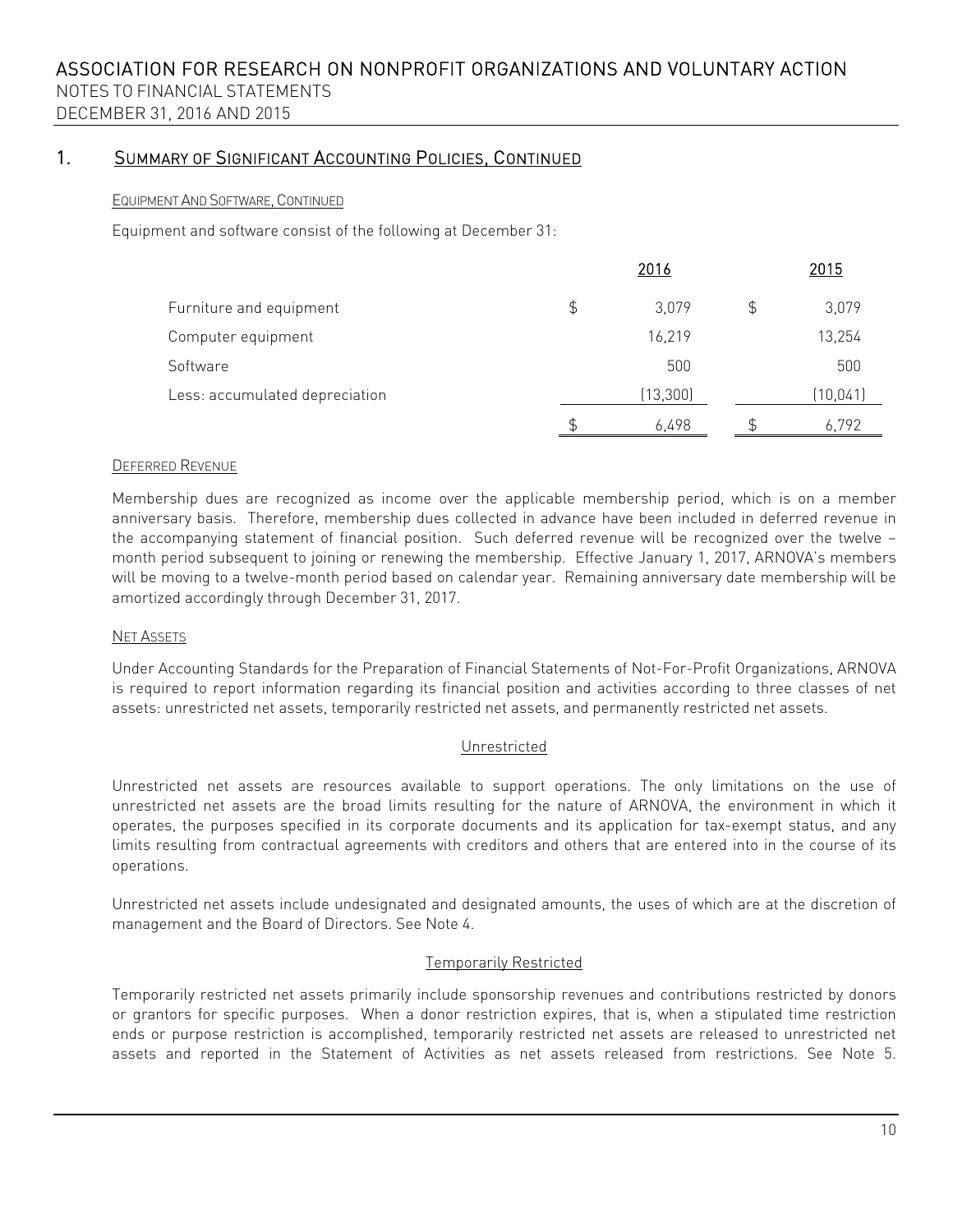#### Permanently Restricted

Permanently restricted net assets consist of a portion of the investments held by ARNOVA in which there are donor imposed restrictions limiting use of the assets or its economic benefit that neither expire with the passage of time nor can be removed by satisfying a specific purpose. Earnings or losses on permanently restricted investments are considered temporarily restricted net assets. See Note 6.

#### SUPPORT AND REVENUE RECOGNITION

Grants, conference sponsorships, and contributions include unconditional promises to give and are recognized in the period the amount is received or the promise is made. Amounts that are not restricted by the donor are reported as an increase in unrestricted net assets. All other donor-restricted support or unrestricted support where payment is expected in a future period is reported as an increase in temporarily or permanently restricted net assets depending on the nature of the restriction. When the restriction expires, temporarily restricted net assets are reclassified to unrestricted net assets and reported as net assets released from restrictions.

Membership dues are recognized over the period to which they relate. Any unrecognized membership dues are deferred at year end.

Conference revenue is recognized at the completion of the event. Royalty revenue is recognized when cash is received. All other revenue is reported when earned.

#### CONTRIBUTED SERVICES

Contributed services are recognized as contributions in the financial statements if those services (a) create or enhance nonfinancial assets or (b) require specialized skills, are performed by people with those skills, and would otherwise be purchased.

Professional editorial services related to the publication of ARNOVA's Nonprofit & Voluntary Sector Quarterly Publication (the NVSQ) are provided by volunteers who contribute their time to ARNOVA. ARNOVA has valued and recorded these services which meet the criteria for recognition and are necessary for it to carry out its programs. For the year ended December 31, 2016 and eighteen months ended December 31, 2015, the value of contributed services amount of \$225,875 and \$282,807 is included in in-kind contributions and program expenses.

Many individuals volunteer their time to perform a variety of tasks that are essential to fulfilling the missions of ARNOVA; however, these services do not meet the criteria for recognition as contributed services. As such, the financial statements do not reflect the substantial value of services contributed by volunteers.

Annually, ARNOVA conducts a survey to determine the amount of volunteer time. For the year ended December 31, 2016, contributed services not reflected in the financial statements are summarized below:

 241 respondents indicated they had volunteered for ARNOVA during the period of January 1, 2016 through December 31, 2016. Hours reported by respondents totaled 5,450. Volunteer hours for NVSQ activities were analyzed separately resulting in an addition of 3,231 hours, for a grand total of 8,681 hours. This is the equivalent of 4.2 full-time equivalent positions.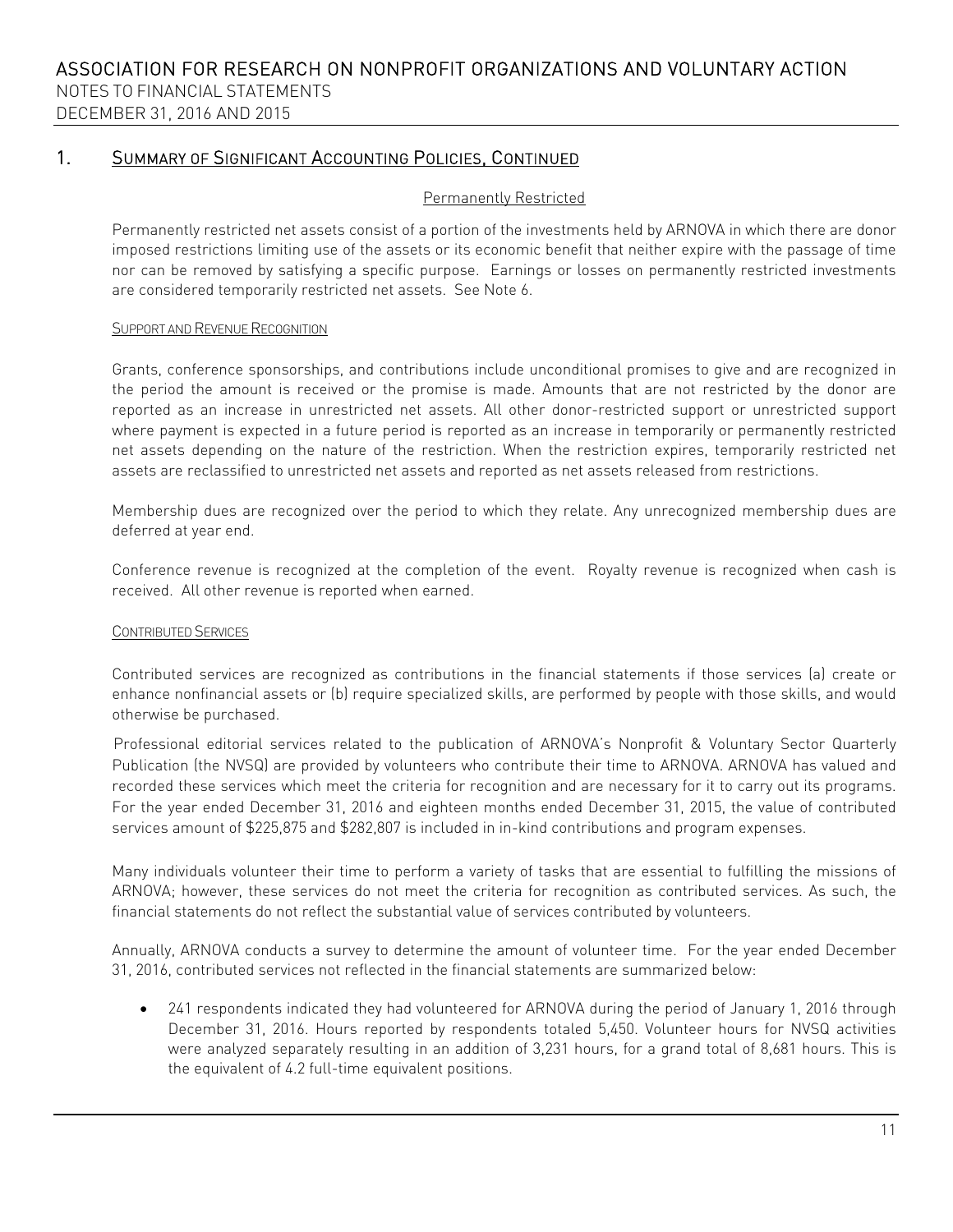#### CONTRIBUTED SERVICES

 The volunteers in this study contributed \$13,262 in non-reimbursed out-of-pocket expenses and the equivalent of an estimated \$361,890 in hours volunteered, for a total of \$375,152.

For the eighteen months ended December 31, 2015, contributed services not reflected in the financial statements are summarized below:

- 251 respondents indicated they had volunteered for ARNOVA during the period of July 1, 2014 through June 30, 2015. 216 respondents indicated they had volunteered for ARNOVA during the six months ended December 31, 2016. Hours were reported totaling 10,467 during the eighteen-month period. Volunteer hours for NVSQ activities were analyzed separately, resulting in an addition of 5,230 hours, for a grand total of 15,697 hours. This is the equivalent of 5.0 full-time equivalent positions.
- The volunteers in this study contributed \$15,451 in non-reimbursed out-of-pocket expenses and the equivalent of an estimated \$625,016 in hours volunteered, for a total of \$640,467.

#### FUNCTIONAL ALLOCATION OF EXPENSES

The costs of providing the programs and services of ARNOVA have been summarized on a functional basis in the statement of activities. Accordingly, certain costs have been allocated among the programs and supporting services benefited.

Directly identifiable expenses are charged to the specific programs or supporting services identified. Salaries and benefits that are related to more than one function are charged to programs and supporting services on the basis of periodic time studies. Management and general expenses include those expenses that are not directly identifiable with any other specific functions but provide for the overall support and direction of ARNOVA.

#### TAX STATUS

ARNOVA is exempt from income tax under Section 501(c)(3) of the U.S. Internal Revenue Code. Accordingly, no provision is made for federal or state income taxes or income tax effects. ARNOVA is not considered a private foundation as defined in Section 509(a) of the Internal Revenue Code.

#### SUBSEQUENT EVENTS

Subsequent events have been evaluated by management through April 24, 2017, which is the date the financial statements were available to be issued.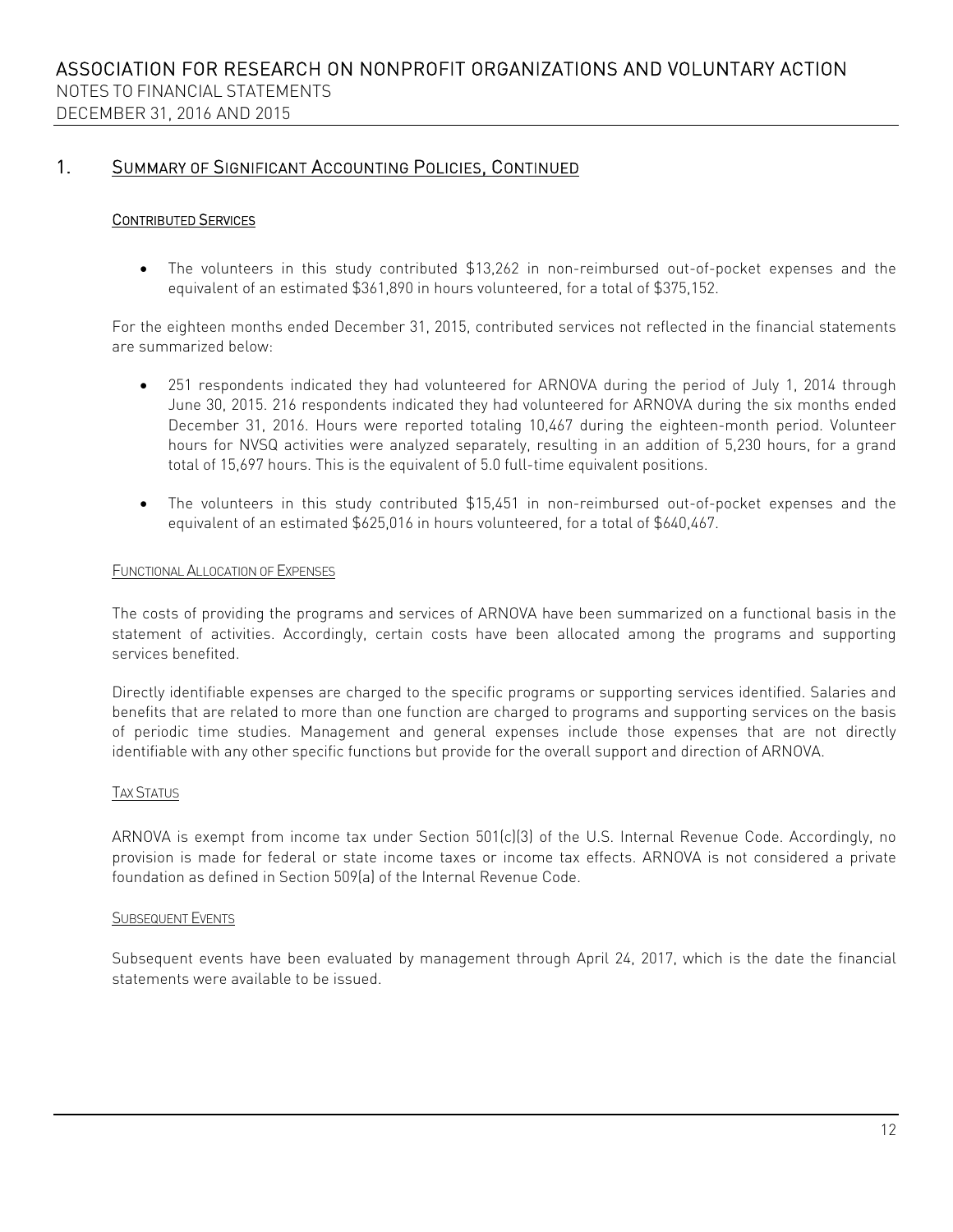NOTES TO FINANCIAL STATEMENTS

DECEMBER 31, 2016 AND 2015

### 2. FAIR VALUE MEASUREMENTS

The Accounting Standards for Fair Value Measurements defines fair value as the price that would be received for an asset or paid to transfer a liability (exit price) in an orderly transaction between market participants at the measurement date. These standards also establish a three-level fair value hierarchy for disclosure that prioritizes valuations based on whether the significant inputs used to estimate fair value are observable, giving highest priority to unadjusted quoted prices in active markets for identical assets or liabilities (level 1 measurements) and lowest priority to valuations primarily based on unobservable inputs (level 3 measurements).

Level 1 inputs are quoted prices (unadjusted) in active markets for identical assets or liabilities that the reporting entity has the ability to access at the measurement date. Level 2 inputs are inputs other than quoted prices included within Level 1 that are observable for the asset or liability, either directly or indirectly. Level 3 inputs are unobservable inputs for the asset or liability.

Fair values measured on a recurring basis at December 31:

|                   | Fair Value | Quoted Prices in<br><b>Active Markets</b><br>for Identical<br>Assets<br>(Level 1) |  | Significant<br>Other<br>Observable<br>Inputs<br>(Level 2) | Significant<br>Unobservable<br>Inputs<br>(Level 3) |  |  |
|-------------------|------------|-----------------------------------------------------------------------------------|--|-----------------------------------------------------------|----------------------------------------------------|--|--|
| 2016 Mutual funds | 785.131    | 785.131                                                                           |  | -                                                         |                                                    |  |  |
| 2015 Mutual funds | 735,403    | 735,403                                                                           |  | $\overline{\phantom{a}}$                                  | -                                                  |  |  |

Fair values for investments are determined by reference to quoted market prices and other relevant information generated by market transactions. The method for determining fair value has not changed.

### 3. **INVESTMENT ACTIVITY**

The following schedule summarizes the investment return for each period are as follows:

|                              | Year Ended<br>December 31,<br>2016 |   | 18 Months<br>Ended<br>December 31,<br>2015 |
|------------------------------|------------------------------------|---|--------------------------------------------|
| Interest and dividend income | \$<br>34,771                       | £ | 24,957                                     |
| Unrealized gain (loss)       | 15,155                             |   | (38, 298)                                  |
|                              | 49,926                             |   | (13, 341)                                  |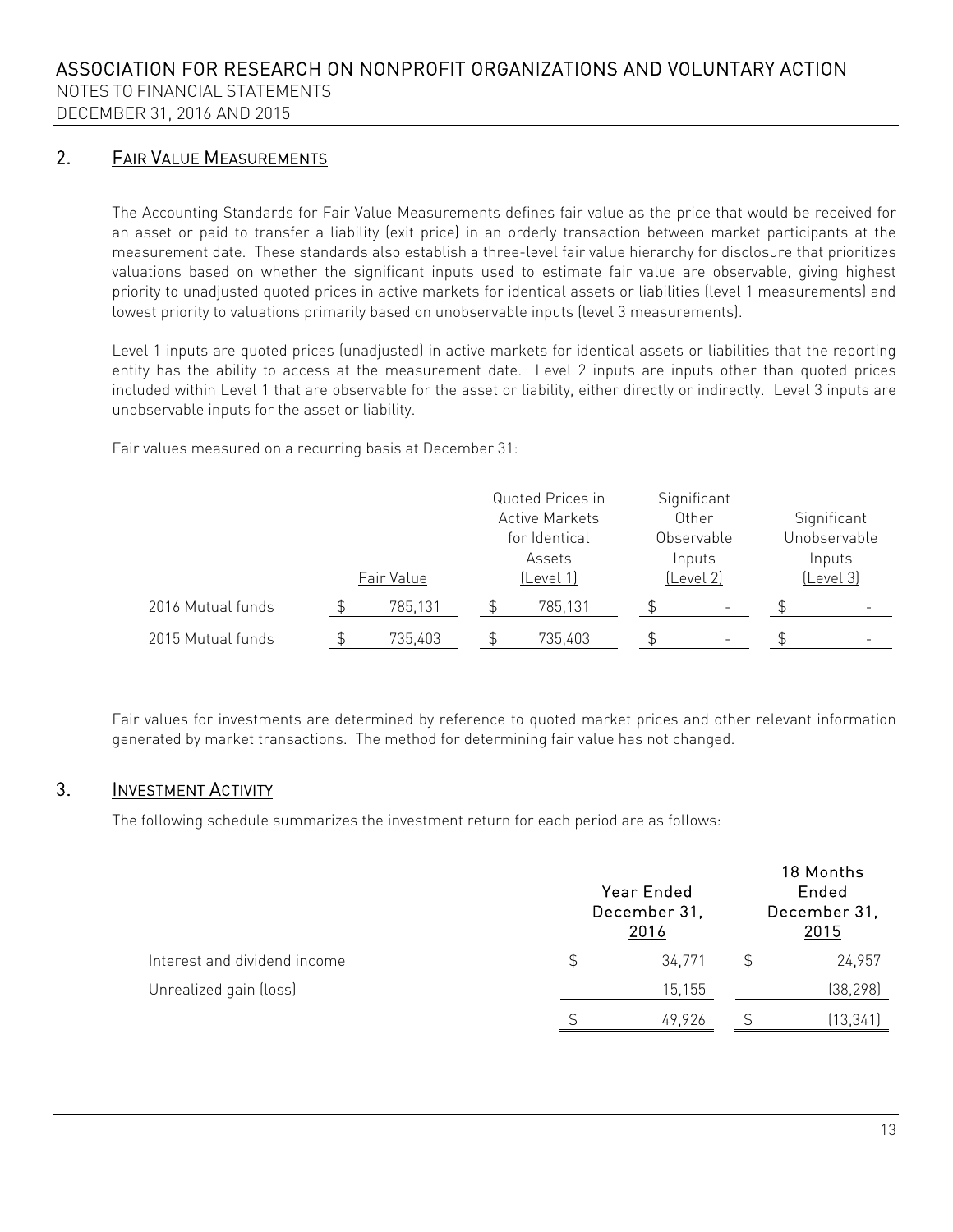DECEMBER 31, 2016 AND 2015

### 4. BOARD DESIGNATED NET ASSETS

The following schedule summarizes the board-imposed purposes related to board designated net assets as of December 31:

|                      | 2016          | 2015          |
|----------------------|---------------|---------------|
| General operating    | \$<br>50,000  | \$<br>50,000  |
| Cash flow volatility | 200,000       | 200,000       |
| Grant advance        | 25,000        | 25,000        |
| Scholarships         | 42,992        | 42,992        |
| Section funds        | 21,826        | 15,534        |
|                      | \$<br>339,818 | \$<br>333,526 |

### 5. TEMPORARILY RESTRICTED NET ASSETS

Temporarily restricted net asset activity is depicted below along with the balance of temporarily restricted net assets that are available to be expended for the following donor-imposed purposes or periods. Net assets were released from restrictions by incurring expenses satisfying the restricted purposes or by the occurrence of other events specified by the donors. Temporarily restricted net asset activity for each period are as follows:

| Year Ended<br>December 31, 2016            |               | Beginning<br><b>Balance</b> |               |         |               | New<br>Restrictions |               | Released from<br><b>Restrictions</b> |  | Ending<br><b>Balance</b> |
|--------------------------------------------|---------------|-----------------------------|---------------|---------|---------------|---------------------|---------------|--------------------------------------|--|--------------------------|
| Future periods<br>(general operations)     | $\frac{1}{2}$ | 125,753                     | $\frac{4}{5}$ | 88,000  | $\frac{4}{3}$ | 108,000             | $\frac{4}{5}$ | 105,753                              |  |                          |
| Diversity and<br>inclusion project         |               | 36,786                      |               |         |               | 36,786              |               |                                      |  |                          |
| Building leadership<br>effectively project |               | 7,412                       |               |         |               | 7,412               |               |                                      |  |                          |
| Building partnership<br>in West Africa     |               | 171,381                     |               | 300,000 |               | 183,615             |               | 287,766                              |  |                          |
| Building partnership<br>in East Africa     |               |                             |               | 20,000  |               | 20,000              |               |                                      |  |                          |
| Publications                               |               | 2,000                       |               | 245,875 |               | 245,875             |               | 2,000                                |  |                          |
| Scholarships                               |               | 9,846                       |               | 1,000   |               | 1,700               |               | 9,146                                |  |                          |
| Conference                                 |               |                             |               | 110,700 |               | 110,700             |               |                                      |  |                          |
|                                            |               | 353,178                     | \$            | 765,575 |               | 714,088             |               | 404,665                              |  |                          |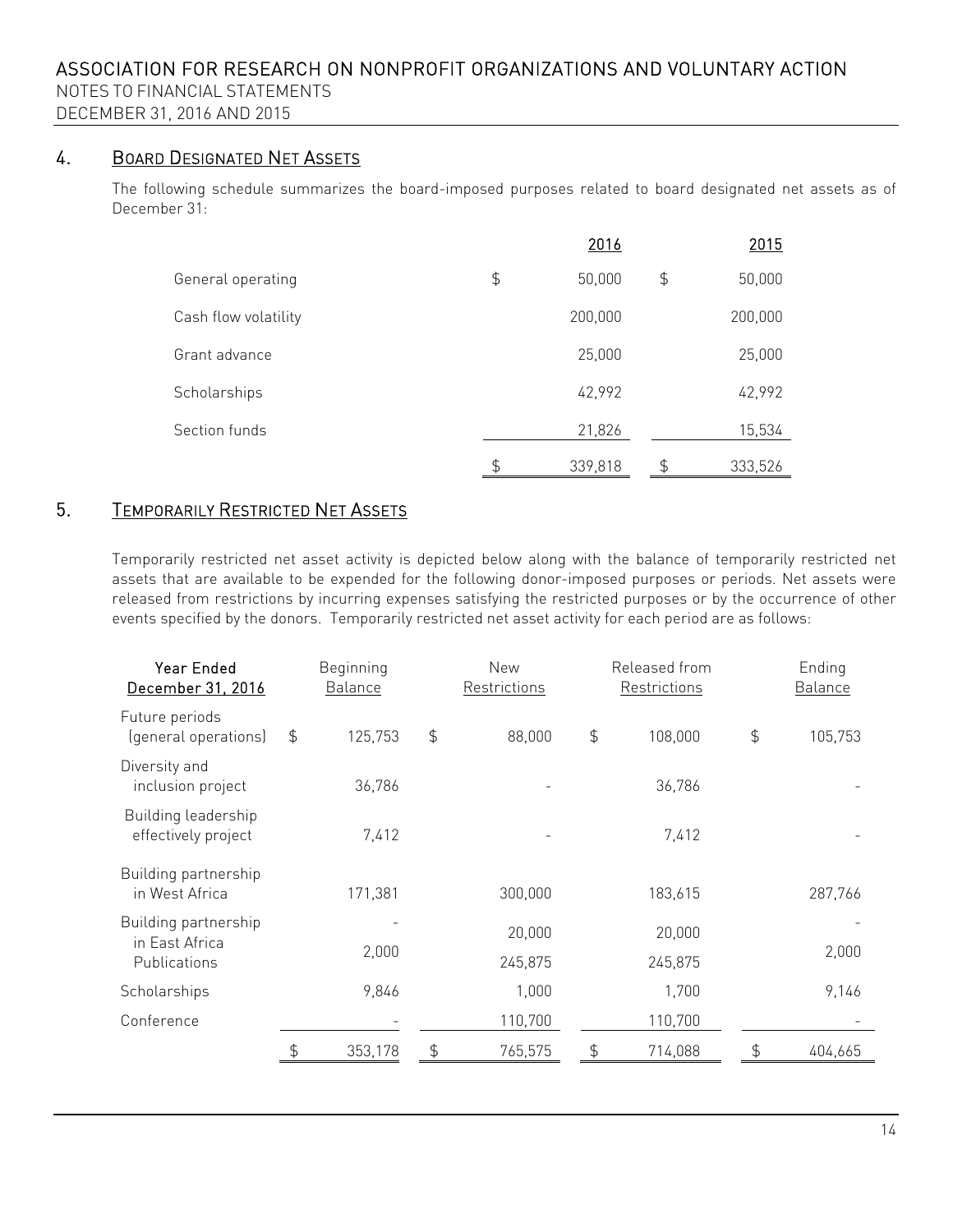### 5. TEMPORARILY RESTRICTED NET ASSETS, CONTINUED

| <b>Eighteen Months Ended</b><br>December 31, 2015 | Beginning<br>Balance | New<br>Restrictions |                          | Released from<br><u>Restrictions</u> |         |               | Ending<br><b>Balance</b> |
|---------------------------------------------------|----------------------|---------------------|--------------------------|--------------------------------------|---------|---------------|--------------------------|
| Future periods<br>(general operations)            | \$<br>295,753        | \$                  | $\overline{\phantom{a}}$ | $\frac{4}{5}$                        | 170,000 | $\frac{4}{5}$ | 125,753                  |
| Diversity and inclusion<br>project                |                      |                     | 100,000                  |                                      | 63,214  |               | 36,786                   |
| Building leadership<br>effectively project        | 20,192               |                     |                          |                                      | 12,780  |               | 7,412                    |
| Building partnership in<br>West Africa            |                      |                     | 299,875                  |                                      | 128,494 |               | 171,381                  |
| Publications                                      | 1,025                |                     | 284,807                  |                                      | 283,832 |               | 2,000                    |
| Scholarships                                      | 15,846               |                     |                          |                                      | 6,000   |               | 9,846                    |
| Conference                                        | 53,000               |                     | 106,082                  |                                      | 159,082 |               |                          |
|                                                   | \$<br>385,816        | \$                  | 790,764                  | \$                                   | 823,402 | \$            | 353,178                  |

### 6. ENDOWMENT

ARNOVA's endowment consists solely of one donor restricted fund that was established to support scholarships. As required by generally accepted accounting principles, net assets associated with the endowment fund are classified and reported based on the existence or absence of donor-imposed restrictions.

### INTERPRETATION OF RELEVANT LAW

Management has interpreted the Uniform Prudent Management Institutional Funds Act ("UPMIFA") as requiring the preservation of the fair value of the original gift as of the gift date of the donor-restricted endowment funds absent explicit donor stipulations to the contrary. As a result the interpretation, ARNOVA classifies as permanently restricted net assets (a) the original value of the gifts donated to the permanent endowment, (b) the original value of subsequent gifts to the permanent endowment, and (c) accumulation to the permanent endowment made in accordance with the direction of the applicable donor gift instrument at the time the accumulations are added to the fund.

The remaining portion of the donor-restricted endowment fund that is not classified in permanently restricted net assets is classified as temporarily restricted net assets until those amounts are appropriated for expenditure by ARNOVA in a manner consistent with the standard of prudence prescribed by UPMIFA. In accordance with UPMIFA, ARNOVA considers the following factors in making a determination to appropriate or accumulate donorrestricted endowment funds: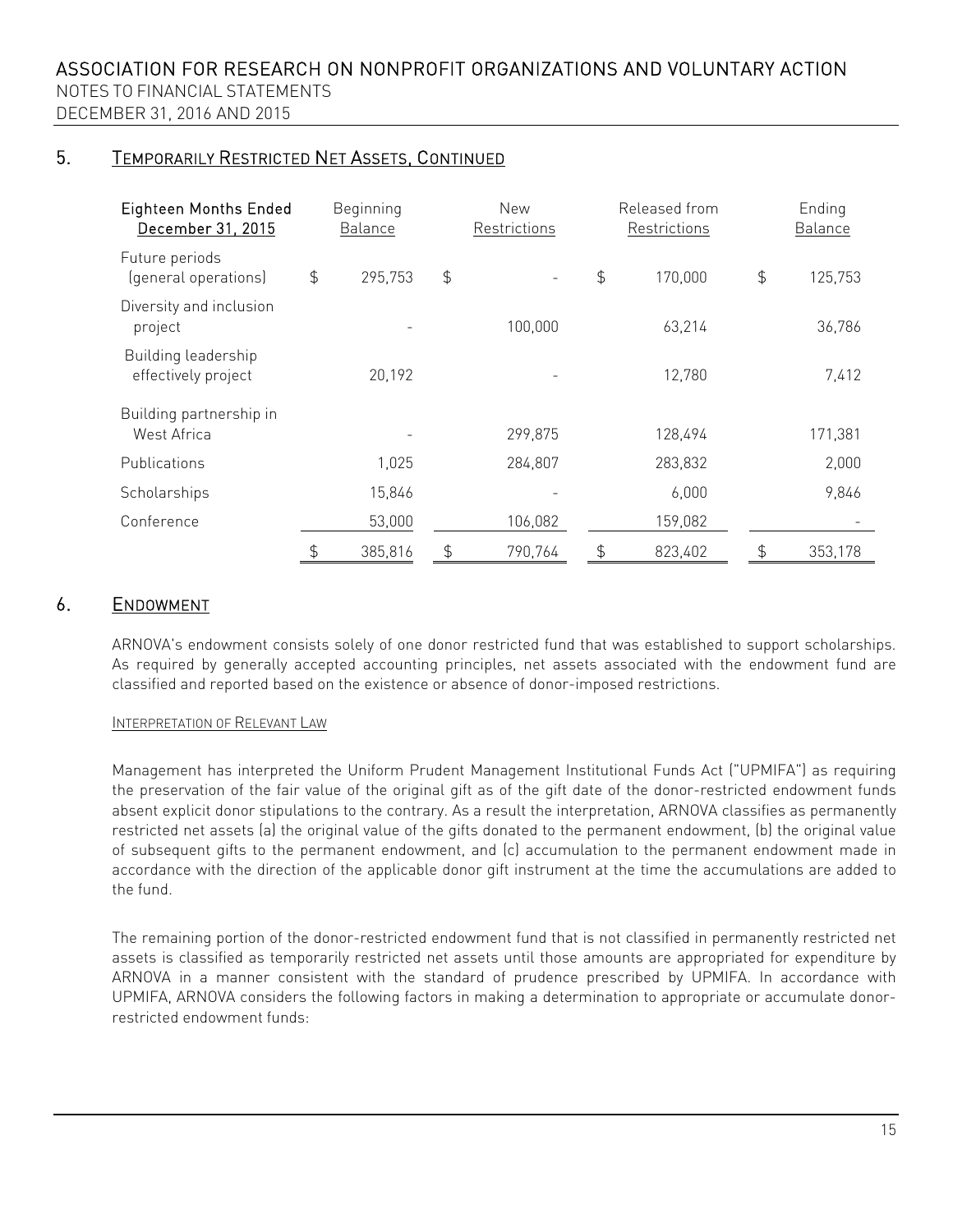### ASSOCIATION FOR RESEARCH ON NONPROFIT ORGANIZATIONS AND VOLUNTARY ACTION NOTES TO FINANCIAL STATEMENTS DECEMBER 31, 2016 AND 2015

### 6. ENDOWMENT, CONTINUED

- (1) The duration and preservation of the fund
- (2) The purpose of ARNOVA and the donor-restricted endowment fund
- (3) General economic conditions
- (4) The possible effect of inflation and deflation
- (5) The expected total return from income and the appreciation of investments
- (6) Other resources of ARNOVA
- (7) The investment policies of ARNOVA

#### FUNDS WITH DEFICIENCIES

From time to time, the fair value of assets associated with the individual donor-restricted endowment funds may fall below the level that the donor requires ARNOVA to retain as a fund of perpetual duration. There are no deficiencies of this nature at December 31, 2016 and 2015.

#### RETURN OBJECTIVES AND RISK PARAMETERS

ARNOVA has adopted investment and spending policies for investments functioning as endowment that attempts to provide a predictable stream of funding to the program supported by its endowment while seeking to maintain the fair value of the endowment assets. Under this policy, as approved by the Board of Directors, the endowed investments are invested in a manner that is intended to produce a total return which protects the purchasing power of the endowed investments and which allows spending consistent with the terms of the donor's restricted endowment.

ARNOVA expects its endowment investments, over time, to provide an average rate of return of at least 1% annually. Actual returns in any given year may vary from this amount.

#### STRATEGIES EMPLOYED FOR ACHIEVING OBJECTIVES

ARNOVA's primary investment objective is to provide liquidity and preservation of capital. ARNOVA relies on a total return strategy in which investment returns are achieved primarily through current yield (interest and dividends). ARNOVA's policy is to invest in mutual funds, exchange traded funds or certificates of deposit to achieve its longterm return objectives within prudent risk constraints.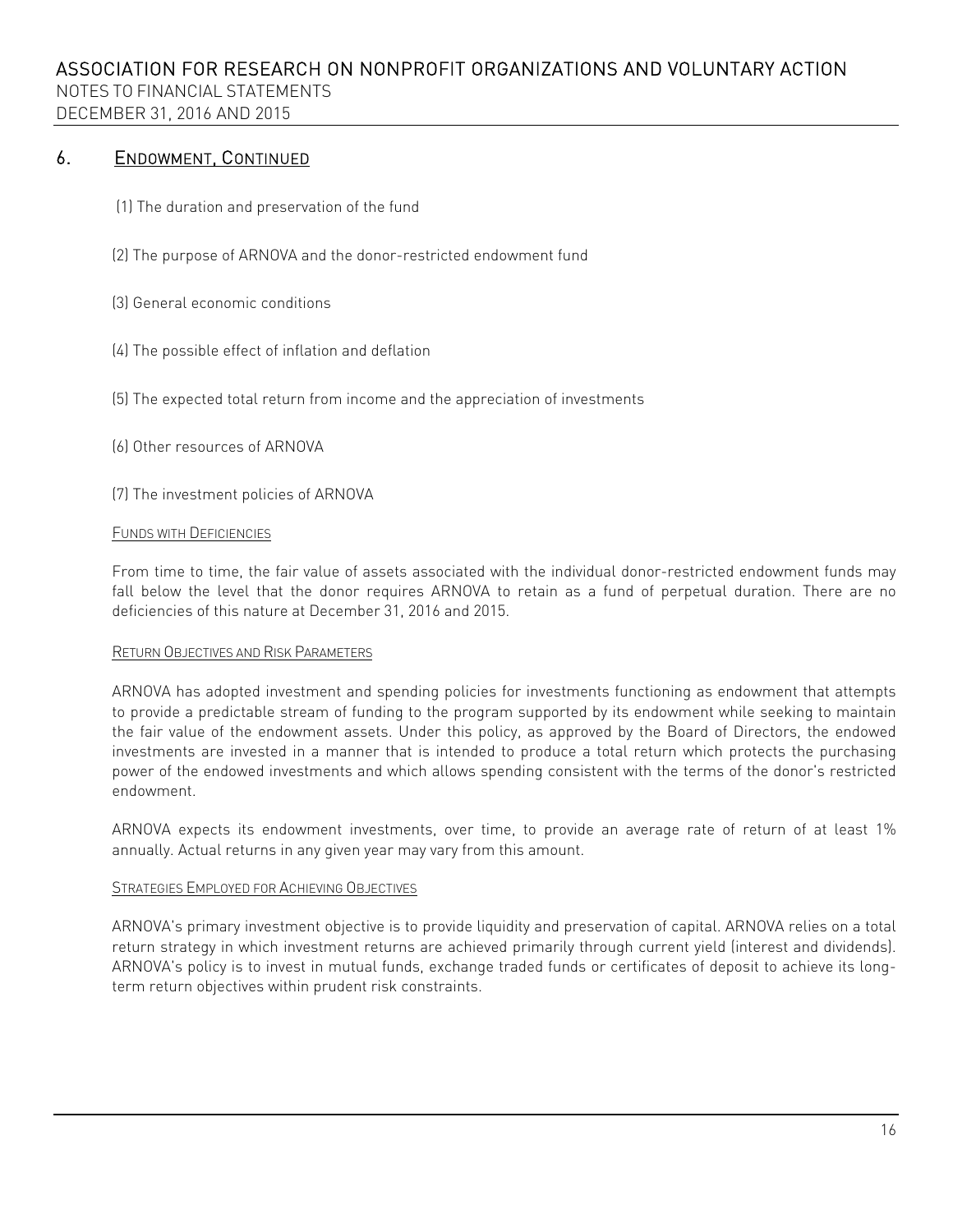NOTES TO FINANCIAL STATEMENTS DECEMBER 31, 2016 AND 2015

### 6. ENDOWMENT, CONTINUED

### SPENDING POLICY

ARNOVA has a policy for its donor-restricted endowment fund of appropriating for distribution each fiscal period all earnings from the endowment investments up to \$1,000. The composition and change in endowment net assets for each period are as follows:

| Year Ended<br>December 31, 2016                   |             | Temporarily<br>Permanently<br>Restricted<br>Restricted |               |                           | Total        |  |  |
|---------------------------------------------------|-------------|--------------------------------------------------------|---------------|---------------------------|--------------|--|--|
| Endowment net assets,<br>beginning of period      | \$<br>1,274 |                                                        | $\frac{1}{2}$ | 19,175                    | \$<br>20,449 |  |  |
| Interest earned                                   |             |                                                        |               |                           |              |  |  |
| Endowment net assets.<br>end of period            | \$          | 1,274                                                  | \$            | 19,175                    | \$<br>20,449 |  |  |
|                                                   |             |                                                        |               |                           |              |  |  |
| <b>Eighteen Months Ended</b><br>December 31, 2015 |             | Temporarily<br>Restricted                              |               | Permanently<br>Restricted | Total        |  |  |
| Endowment net assets.<br>beginning of period      | \$          | 1,274                                                  | \$            | 19,175                    | \$<br>20,449 |  |  |
| Interest earned                                   |             |                                                        |               |                           |              |  |  |
| Endowment net assets,                             |             |                                                        |               |                           |              |  |  |

end of period  $\qquad \qquad$  \$ 1,274  $\qquad \qquad$  \$ 19,175  $\qquad \qquad$  \$ 20,449

### 7. CONCENTRATIONS

For the year ended December 31, 2016, ARNOVA had two significant grants that were 27% of total revenue and support. For the eighteen months ended December 31, 2015, ARNOVA had two significant grants that were 25% of total revenue and support.

### 8. AGREEMENT WITH INDIANA UNIVERSITY

ARNOVA is provided with contributed services, payroll processing and other administrative services under terms of an agreement with Indiana University ("IU") as follows:

For the processing of transactions related to payroll and other administrative services, ARNOVA pays a 2.65% administrative fee to IU based on the total expenses processed on behalf of ARNOVA. The total amount paid to IU during the year ended December 31, 2016 and for the eighteen months ended December 31, 2015 was \$6,786 and \$9,193, respectively . These expenses are included in management and general expenses.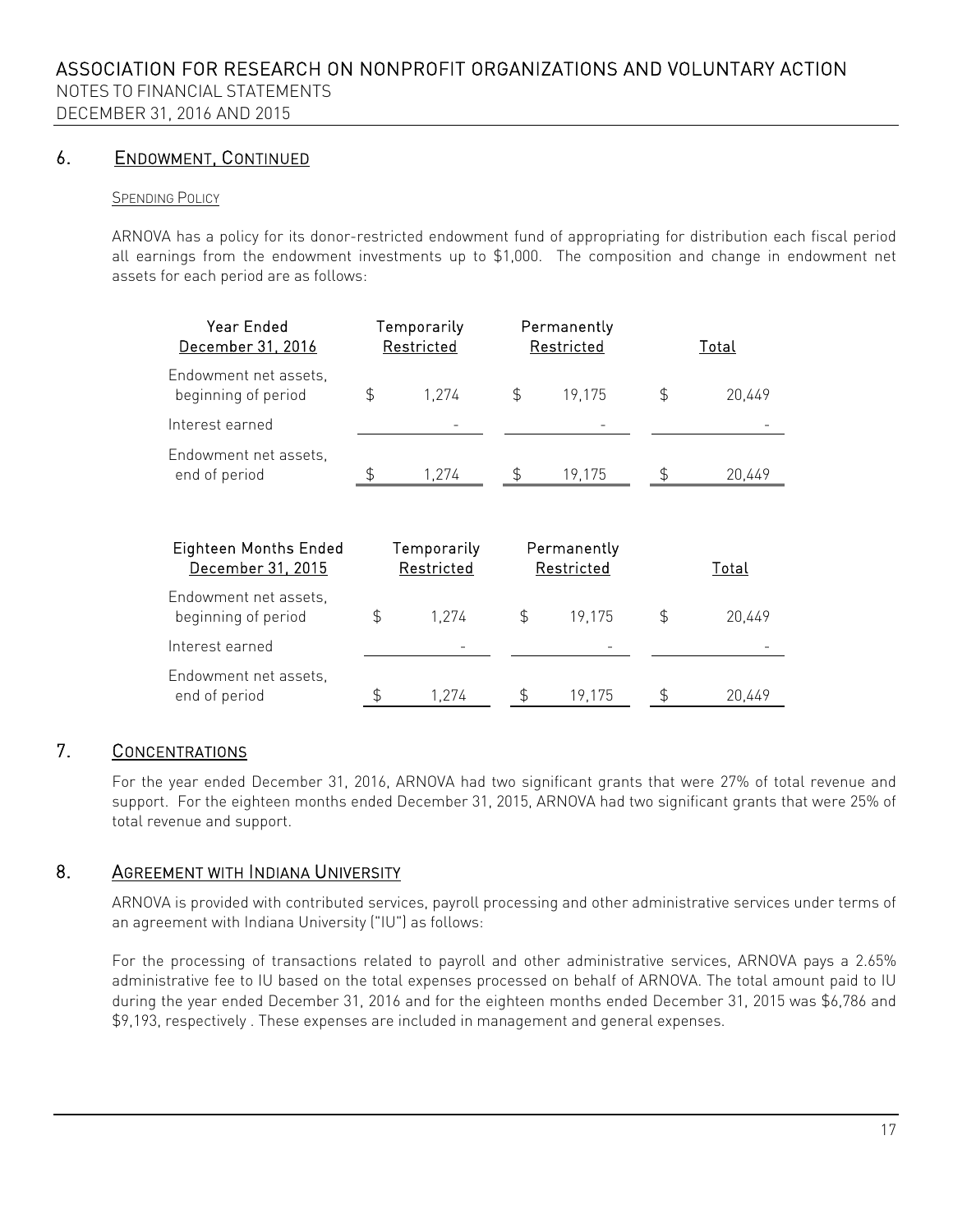### 8. AGREEMENT WITH INDIANA UNIVERSITY, CONTINUED

Personnel working for ARNOVA are legally employees of lU and, as such, they are entitled to all benefits provided to IU employees (in their same classification) as well as being subject to all policies and procedures pertaining to IU employees. The total amount reimbursed to IU for salaries and benefits during the year ended December 31, 2016 and the eighteen months ended December 31, 2015, was \$261,078 and \$397,057, respectively. These amounts are allocated among program, management and general, and fundraising expenses.

To facilitate the processing of transactions with IU, ARNOVA is required to maintain a cash account with the University. ARNOVA has no access to the cash in the account. At December 31, 2016 and 2015, respectively, the balances in that account were \$46,085 and \$38,060, respectively, and are reported as cash held by others on the statements of financial position.

### 9. OPERATING LEASE

ARNOVA leases its office space and storage space under the terms of operating leases that call for monthly payments of \$853 and \$68, respectively. The office space lease was renewed in 2016. Rental payments for office space are due through June 2018. As of the date of this report, the storage space lease was a month-to-month agreement. Total rental expense for the year ended December 31, 2016 and eighteen months ended December 31, 2015, under terms of the operating leases referenced above was \$12,098 and \$15,922, respectively.

Future minimum annual rental payments under the office lease for the years ending December 31, are as follows:

| 2017 | \$<br>10,236 |
|------|--------------|
| 2018 | 5,118        |
|      | \$<br>15,354 |

### 10. RECLASSIFICATIONS

Certain balances in the 2015 financial statements have been retroactively reclassified for comparative purposes to conform to the presentation in the 2016 financial statements. These reclassifications had no impact on net assets as of December 31, 2015.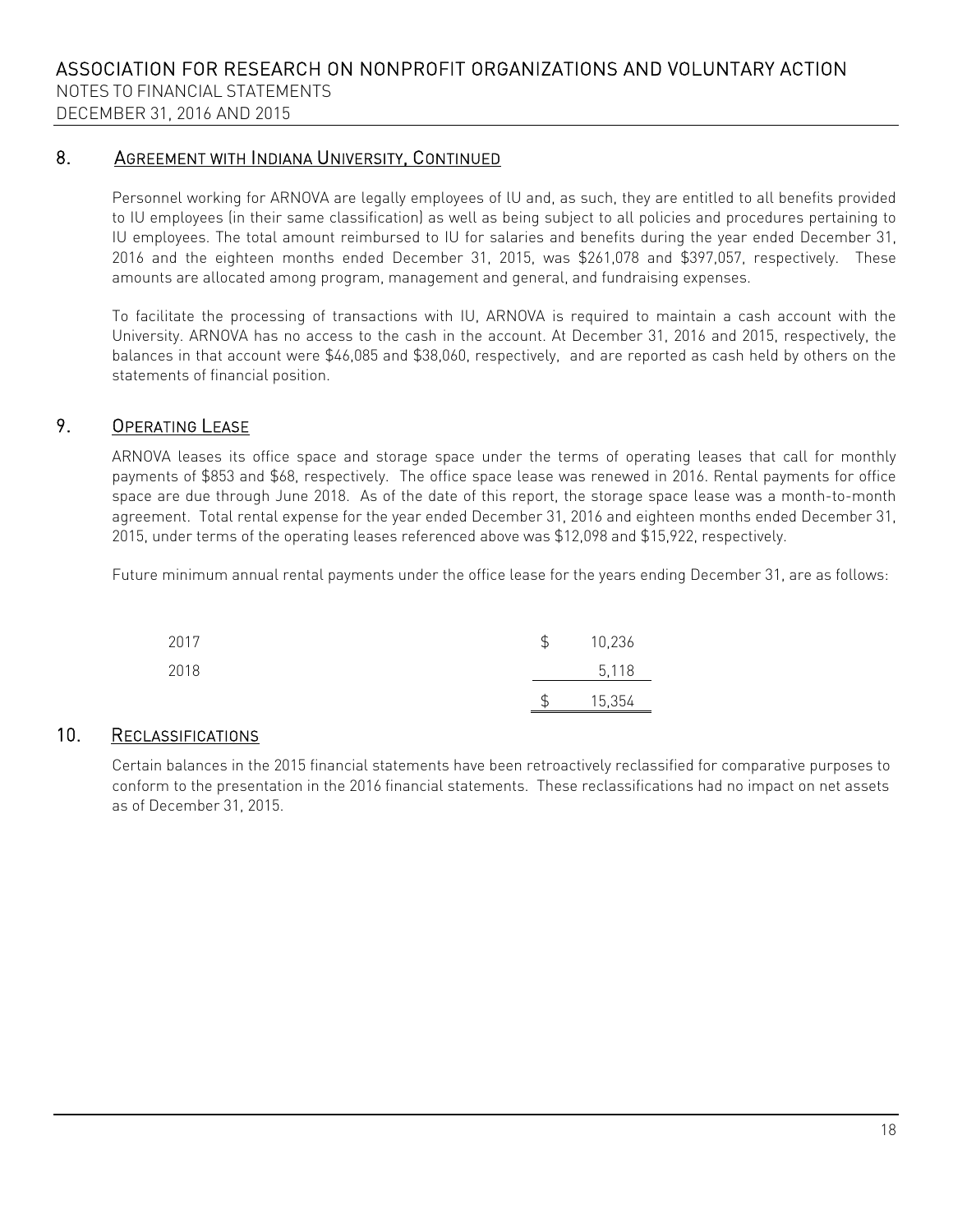PH 317 241 2999 FAX 317 240 4485

Greenwalt CPAs, Inc. 5342 W. Vermont Street Indianapolis, IN 46224 www.greenwaltcpas.com



INDEPENDENT AUDITORS' REPORT ON SUPPLEMENTARY INFORMATION

To the Board of Directors of

Association for Research on Nonprofit Organizations and Voluntary Action:

We have audited the financial statements of Association for Research on Nonprofit Organizations and Voluntary Action ("ARNOVA"), as of December 31, 2016 and 2015, and for the twelve-month and eighteen-month periods then ended, and our report thereon dated April 24, 2017, which expressed an unmodified opinion on those financial statements, appears on page 1. Our audit was conducted for the purpose of forming an opinion on the financial statements as a whole. The supplementary information shown in Exhibits I and II is presented for purposes of additional analysis and is not a required part of the financial statements. Such information is the responsibility of management and was derived from and relates directly to the underlying accounting and other records used to prepare the financial statements. The information has been subjected to the auditing procedures applied in the audit of the financial statements and certain additional procedures, including comparing and reconciling such information directly to the underlying accounting and other records used to prepare the financial statements or to the financial statements themselves, and other additional procedures in accordance with auditing standards generally accepted in the United States of America. In our opinion, the information is fairly stated in all material respects in relation to the financial statements as a whole.

Scenwalt CPAs, Ine.

April 24, 2017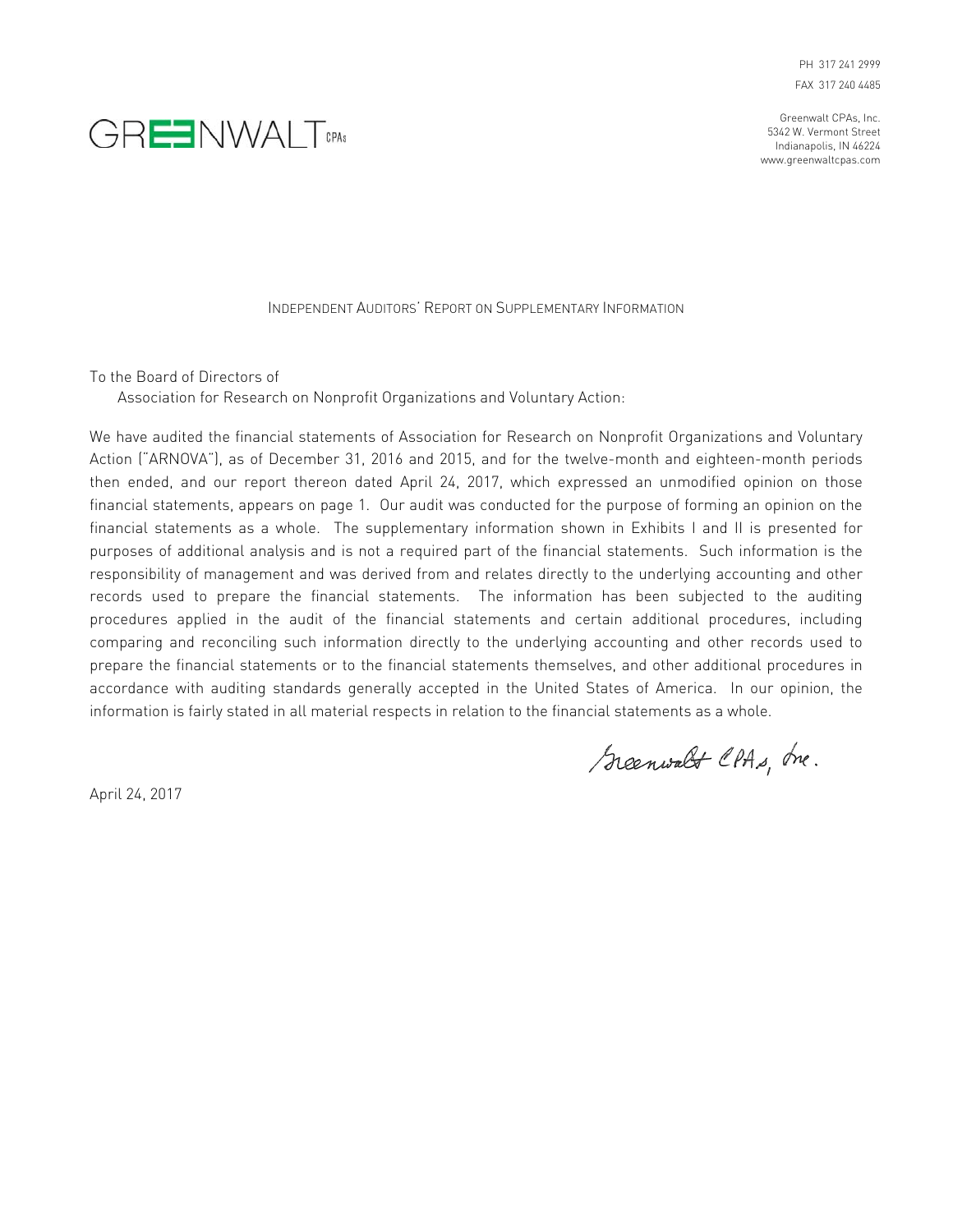STATEMENT OF FUNCTIONAL EXPENSES

FOR THE YEAR ENDED DECEMBER 31, 2016

WITH COMPARATIVE SUMMARIZED INFORMATION FOR THE EIGHTEEN MONTHS ENDED DECEMBER 31, 2015 **Exhibit I** 

|                                                         | Program Services |                      |                         |                   |                                     |                              |                    |                                     |                                            |
|---------------------------------------------------------|------------------|----------------------|-------------------------|-------------------|-------------------------------------|------------------------------|--------------------|-------------------------------------|--------------------------------------------|
|                                                         | <b>Events</b>    | Publications         | Membership<br>Services  | Other<br>Programs | Total<br>Program<br><b>Services</b> | Management<br>and<br>General | <b>Fundraising</b> | 12 Months<br>Ended<br>2016<br>Total | 18 Months<br>Ended<br>2015<br><b>Total</b> |
| Staff salaries                                          | 62,693<br>\$     | $\sqrt{2}$<br>12,683 | $\mathcal{L}$<br>49,564 | \$<br>$\equiv$    | \$<br>124,940                       | \$<br>43,276                 | \$<br>25,173       | $\sqrt{2}$<br>193,389               | \$<br>298,380                              |
| Staff benefits<br>Temporary and contract labor/stipends | 20,984<br>$\sim$ | 5,415<br>233,500     | 15,569                  |                   | 41,968<br>233,500                   | 16,921<br>3,000              | 8,800              | 67,689<br>236,500                   | 98,677<br>326,448                          |
| Total payroll costs                                     | 83,677           | 251,598              | 65,133                  |                   | 400,408                             | 63,197                       | 33,973             | 497,578                             | 723,505                                    |
| Printing                                                | 7,370            | 22,635               | 1,780                   |                   | 31,785                              | (945)                        | 1,927              | 32,767                              | 36,260                                     |
| Postage                                                 | 2,849            | 169                  | 1,403                   |                   | 4,421                               | 716                          | 1,433              | 6,570                               | 9,326                                      |
| Supplies                                                | 14,586           | 18,994               | 948                     | 67                | 34,595                              | 945                          | 512                | 36,052                              | 40,806                                     |
| Conference                                              | 337,365          |                      | 4,912                   |                   | 342,277                             | 23,286                       |                    | 365,563                             | 414,570                                    |
| Travel and meetings                                     | 61,234           | 13,750               | 117                     | 44,877            | 119,978                             | 19,587                       |                    | 139,565                             | 177,525                                    |
| Scholarships and awards                                 | 38,952           |                      | 750                     | ٠.                | 39,702                              | 500                          |                    | 40,202                              | 95,015                                     |
| Website                                                 | 2,810            | 725                  | 2,085                   | 254               | 5,874                               | 2,266                        | 1,178              | 9,318                               | 6,050                                      |
| Rent                                                    | 3,750            | 968                  | 2,784                   |                   | 7,502                               | 3,023                        | 1,573              | 12,098                              | 15,922                                     |
| Telephone/fax/copier                                    | 1,901            | 433                  | 1,294                   |                   | 3,628                               | 1,296                        | 728                | 5,652                               | 8,570                                      |
| Insurance                                               | 1,590            | 411                  | 1,283                   |                   | 3,284                               | 3,230                        | 667                | 7,181                               | 12,428                                     |
| Administration                                          | 4,438            | 1,145                | 3,293                   |                   | 8,876                               | 10,718                       | 1,862              | 21,456                              | 32,994                                     |
| Technology                                              | 1,153            | 336                  | 967                     |                   | 2,456                               | 1,187                        | 546                | 4,189                               | 14,755                                     |
| Legal                                                   | 2,000            |                      |                         |                   | 2,000                               |                              |                    | 2,000                               | 4,603                                      |
| Accounting and other                                    | 30,288           | 6,932                | 20,154                  | 15,000            | 72,374                              | 30,200                       | 13,270             | 115,844                             | 72,998                                     |
| Professional development                                |                  |                      |                         |                   |                                     | 1,883                        |                    | 1,883                               | 9,119                                      |
| Depreciation and amortization                           |                  |                      |                         |                   |                                     | 3,250                        |                    | 3,250                               | 3,155                                      |
| Collaboration                                           |                  |                      | 800                     | 3,082             | 3,882                               | 3,146                        |                    | 7,028                               | 4,619                                      |
| Other                                                   | 1,855            |                      | 2,256                   |                   | 4,111                               | 2,944                        |                    | 7,055                               | 1,324                                      |
| Loss on disposal of equipment and software              | $\sim$           |                      |                         |                   | $\sim$                              |                              |                    |                                     | 3,131                                      |
| Total functional expenses                               | 595,818<br>\$    | 318,096<br>-S        | 109,959<br>\$           | 63,280<br>\$      | 1,087,153<br>\$                     | 170,429<br>\$                | 57,669<br>\$       | 1,315,251<br>\$                     | 1,686,675<br>\$                            |